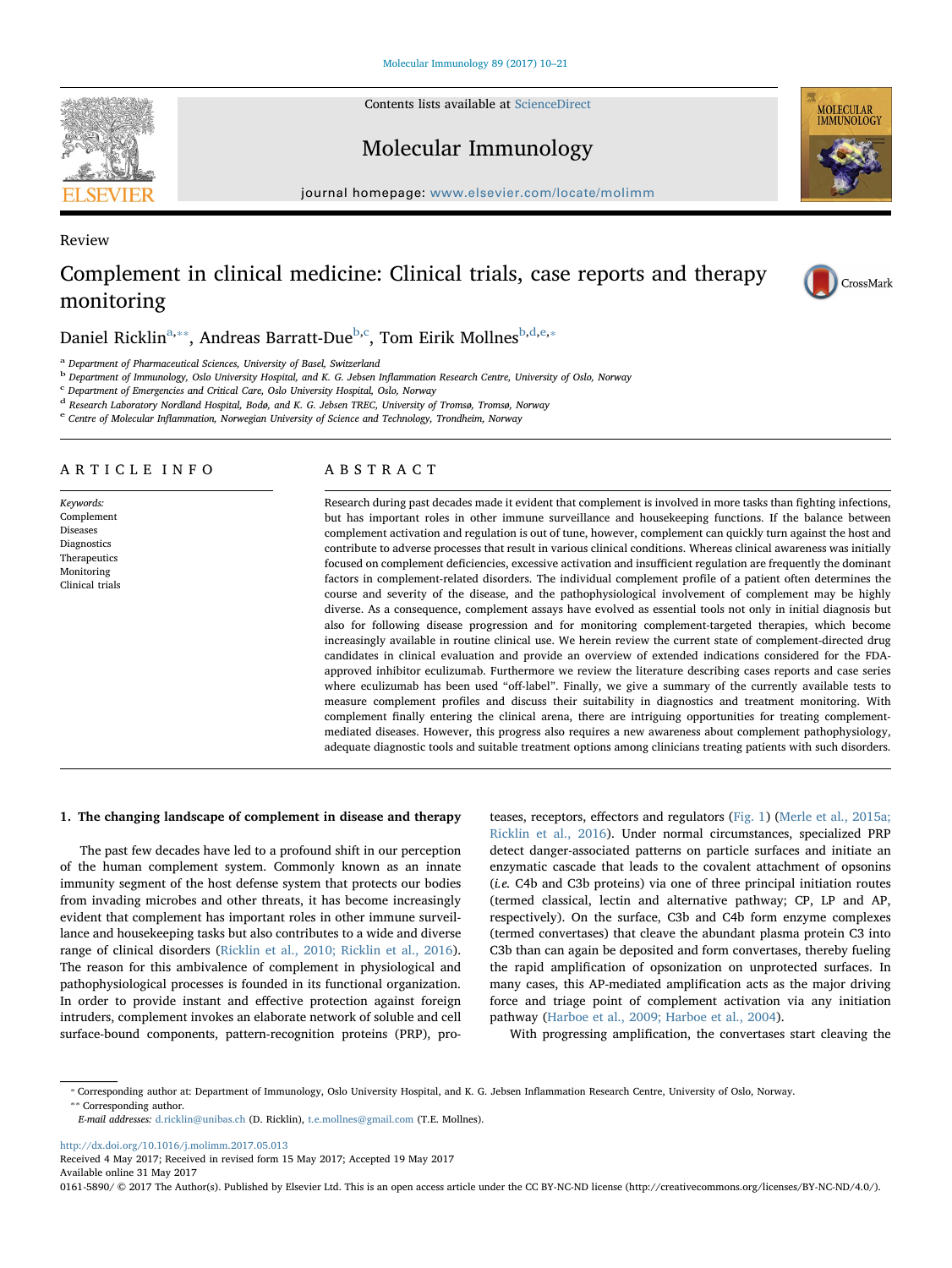<span id="page-1-0"></span>

Fig. 1. Schematic overview of complement activation on foreign particles or damaged host cell surfaces. Binding of pattern recognition proteins (PRP) to danger markers initiates the cascade via the classical pathway (CP), where C1q recognizes antibodies but also mediators such as C-reactive protein (CRP) and serum amyloid P (SAP), or the lectin pathway (LP) with the main PRPs being MBL, ficolins and collectins. This leads to formation of CP/LP C3 convertases that cleave the abundant plasma protein C3 to C3a and C3b. Whereas C3a has immunomodulatory functions, the opsonin C3b can be covalently deposited on the triggering surface and form alternative pathway (AP) C3 convertases that cleave more C3 and, in absence of regulators, fuel an amplification loop that leads to rapid opsonization stabilized by properdin (FP), the only complement regulator with enhancing effects. The assembly of C5 convertases (e.g., C3bBb3bP) allows cleavage of C5 into the pro-inflammatory anaphylatoxin C5a and C5b. C5a is a highly potent proinflammatory mediator that activates C5a receptor (C5aR) 1, but also binds to the regulatory C5aR2, which might counteract the C5aR1 effects. C5b initiates the assembly of the terminal C5b-9 complex (TCC) which exists in two forms: the membrane attack complexes (MAC) when inserted into a membrane and the soluble sC5b-9 when formed in the fluid-phase. Whereas MAC may exert lysis of certain bacteria (e.g. Neisseria) or cell death (typically red cells), it also induces inflammation during sub-lytic cell activation. The opsonins C3b and its degradation products iC3b and C3dg bind to complement receptors (CR) on immune cells and facilitate adherence (C3b to CR1), phagocytosis (iC3b to CR3 and CR4), or mediate adaptive immune responses (iC3b and C3dg to CR2). Complement regulators are crucial to keep the system under control. Soluble regulators include C1-INH, C4b-bining protein (C4BP), Factor I (FI), Factor H (FH), anaphylatoxin inhibitors (AI, comprising carboxypeptidases), vitronectin (Vn) and clusterin (Cl). Membrane regulators include CR1, membrane cofactor protein, (MCP), and decay accelerating factor (DAF) at the level of C4 and C3, by destabilizing convertases and degrading opsonins, and CD59 at the level of C8 and C9 by preventing MAC formation.

C5 component, a fragment of which initiates the formation of lytic membrane attack complexes (MAC;  $C_5b-9<sub>n</sub>$ ) that directly destroy or damage susceptible cells. The activation of C3 and C5 also liberates potent chemotactic fragments (i.e., the anaphylatoxins C3a and C5a) that recruit immune cells to the site of activation and prime them. Professional phagocytes recognize opsonins on the attacked particles via complement receptors (CR), thereby mediating their phagocytic removal. Finally, complement effectors are shaping the downstream immune reaction by lowering the threshold of B cell activation and mediating T cell responses, among others ([Merle et al., 2015b; Ricklin](#page-10-3) [et al., 2016](#page-10-3)). In order to provide such broad and instant reactivity in case of threats, the complement system must not be cell-specific and opsonization may occasionally occur on host tissue. Our cells are generally protected from amplification and effector insult by a panel of complement regulators, which are expressed on their surface or recruited from circulation [\(Schmidt et al., 2016](#page-10-4)). However, if the balance between complement activation and regulation is out of tune, complement can quickly turn against the host and trigger and/or

exacerbate adverse processes that result in diseases and clinical complications [\(Ricklin and Lambris 2013; Ricklin et al., 2016](#page-10-5)).

Whereas the pathophysiological involvement has long been recognized, it is only now that the extent of this 'dark side of complement' becomes apparent. Initial clinical awareness primarily focused on complement deficiencies, yet excessive activation and insufficient regulation are by far more common drivers of complement-mediated disorders. In principle, any foreign or altered/damaged host cell surface can trigger a complement response ([Ricklin et al., 2016](#page-10-6)). The sudden exposure to a massive amount of danger pattern, as in the case of sepsis or trauma, can overwhelm the system and fuel a vicious cycle that causes tissue damage and systemic inflammation. Similarly, transplants or biomedical materials often trigger an adverse complement response that affect both the clinical and functional outcome of the treatment. And even though complement typically helps clearing cellular debris, the inability to do so efficiently can trap complement in an inflammatory state, as obvious in cases such as atherosclerosis or Alzheimer's disease. Any imbalance between activating and regulatory mechanism,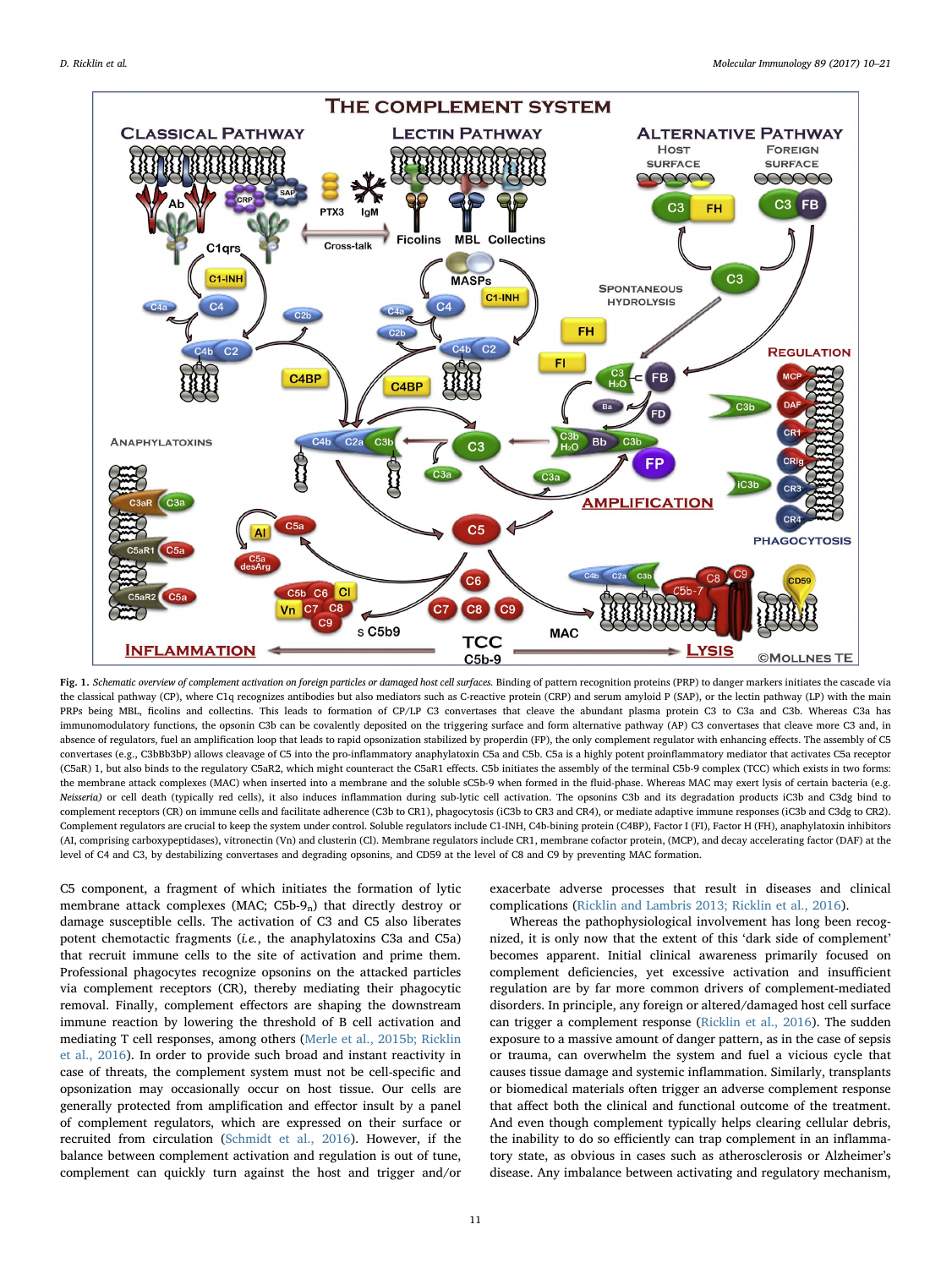often caused by genetic alteration in individual components, can facilitate and accelerate disease processes and even act as causal factor of some [\(Harris et al., 2012; Ricklin et al., 2016\)](#page-10-7). The eyes and kidneys appear to be particularly susceptible to the consequences of dysregulated complement as evidenced by examples such as age-related macular degeneration (AMD) and atypical hemolytic uremic syndrome (aHUS), respectively. Due to the upstream placement of complement in danger recognition and defense coordination, inappropriate complement activation typically starts involving downstream crosstalk processes that contribute to inflammation and thrombosis [\(Foley 2016](#page-9-0)).

With increasing genetic and molecular insight into complementmediated pathological processes we realize that the exact involvement of complement pathways and components is highly distinct between individual diseases ([Ricklin et al., 2016\)](#page-10-6). Even more importantly, the same disease spectrum may be caused and shaped by a broad variety of different alterations in complement activators and/or regulators. The individual complement profile of a patient (sometimes referred to as "complotype") often determines the course and severity of the disease ([Harris et al., 2012](#page-10-7)). Disorders such as AMD, aHUS or C3 glomerulopathy (C3G) are among the most well-described examples in this context ([Nester et al., 2015; van Lookeren Campagne et al., 2016;](#page-10-8) [Zipfel et al., 2015\)](#page-10-8). Profound and quantitative knowledge of the plasma levels and genetic profile of individual components and the overall activity of the cascade therefore become increasingly important for facilitating clinical diagnoses and allow for an efficient monitoring of disease progression. The recent surge of complement-targeted therapies in a variety of diseases (see below) puts an even stronger emphasis on the need for reliable diagnostic tools [\(Morgan and Harris 2015; Ricklin](#page-10-9) [and Lambris 2016b](#page-10-9)). In the case of clinical trials, they allow for the much-needed patient stratification and provide a critical tool for assessing the achievement of clinical endpoint criteria. Even after approval of complement drugs, proper diagnostics remains essential for monitoring treatment progress and deciding about adjustments of the medication. The following sections therefore provide an overview and specific examples of the use of complement diagnostics in the clinical and therapeutic context and summarize established and emerging concepts of assessing a patient's complement profile.

# 2. Complement-targeted treatments entering clinical evaluation

The system's upstream involvement in a broad range of disease processes renders complement an intriguing and promising target for therapeutic intervention, with indications ranging from inflammatory and age-related diseases to biomaterial- and transplant-induced complications [\(Morgan and Harris 2015; Ricklin and Lambris 2016b](#page-10-9)). Whereas early efforts in complement drug discovery were hampered by limited molecular insight, technical challenges and safety concerns, profound progress in all these areas has paved the way to a newfound confidence in this approach and led to a surge in novel complementtargeting concepts [\(Morgan and Harris 2015; Ricklin and Lambris](#page-10-9) [2016b\)](#page-10-9). Key to this development has certainly been the availability of first complement drugs in the clinic, in particular the therapeutic anti-C5 antibody eculizumab (Soliris<sup>®</sup>, Alexion Pharmaceuticals), which allowed to gain clinical experience and extend the spectrum of indications. Although the clinical and commercial success of eculizumab has fueled an interest in developing other C5 inhibitors, the knowledge about the highly distinct involvement of complement in disease processes described above has led to the realization that the diversity of pathomechanisms requires a similar diversity in therapeutic intervention points.

After years of development, more than a dozen candidate drugs covering a wide range of the complement cascade are meanwhile being evaluated in clinical trials [\(Tables 1 and 2](#page-3-0)). They not only show a broad variety in their therapeutic target but also in the use of molecular entities ranging from small molecules and peptides to proteins, antibodies and oligonucleotides [\(Ricklin and Lambris 2016a\)](#page-10-10). Whereas

most of the currently evaluated drug candidates act as protein–protein interaction inhibitors, some are based on physiological regulators or impair the production of complement component on the genetic level. Even though established complement diseases such as AMD, aHUS and paroxysmal nocturnal hemoglobinuria (PNH) remain in the focus of the indication spectrum, several candidates explore novel or hitherto challenging disease areas (e.g., transplantation or sepsis), thereby helping to foster our knowledge about the possibilities and limitation of therapeutic complement modulation. In this context, it is important that more than ten years after its approval, eculizumab is still enrolled in a variety of clinical trials to assess the potential of expanding the drug's indication list ([Table 2\)](#page-4-0). Similar is true for C1-inhibitor (C1-INH) preparations [\(Table 1\)](#page-3-0). Notably, C1-INH should be considered a "plasma cascade inhibitor" rather than a complement-specific therapeutic, since the inhibitory actions of this physiological regulator reach beyond complement; indeed they might be even more important in the kallikrein-kinin system by reducing formation of bradykinin and in the FXII-mediated intrinsic activation of the coagulation system [\(Zeerleder](#page-11-0) [2011\)](#page-11-0).

In its current state, therapeutic complement inhibition covers an impressive breath of concepts and approaches. This includes the treatment of chronic, episodic and/or acute disorders, the local or systemic administration of therapeutic entities, the targeting of initiation, amplification or effector stages, and the intervention at the protein and gene level. It appears logical, therefore, that such a diversity of indications and approaches requires highly specific considerations when it comes to the planning of clinical development plans and the evaluation of therapeutic success. Whereas many of the previous obstacles in complement drug discovery have meanwhile been resolved, the selection of suitable indications and patient populations has emerged as a new challenge ([Ricklin and Lambris 2016b\)](#page-10-11). An impressive example in this context is AMD. Genome-wide association studies identifying the complement regulator factor H (FH) as major risk factor for disease progression [\(Hageman et al., 2005](#page-9-1)), sparked a sudden interest in this indication, initial complement-focused intervention studies were of limited success. Intriguingly, a recent phase 2 trial with the anti-Factor D (FD) antibody lampalizumab (Genentech) revealed that patients carrying an additional complement variant on top of the known FH Y402H polymorphism were benefiting much more from the treatment ([Ehmann and Regillo 2016](#page-9-2)) (see details below). This underscores the critical significance of patient stratification in planning successful clinical trials. In this context, diagnostic and genetic methods and biomarker analysis become increasingly important as decisionmaking, stratification, and monitoring tools [\(Mollnes et al., 2007](#page-10-12)). At some point, they may even pave the way to precision medicine approaches for complement-targeted therapies. Fortunately, the field of complement diagnostics has drastically evolved in the wake of the recent progress in complement research, and offers a wide range of tools to assess the genetic, molecular and functional complement profile of a patient.

# 3. The importance of genetic biomarkers in clinical trials: the case of lampalizumab

The above-mentioned case of Genentech's lampalizumab illustrates several important aspects of current complement-targeted drug discovery. The drug candidate targets the serine protease FD, which constitutes a bottle neck in the AP-driven amplification loop due to its role to transform the pro-convertase (C3bB) into the active AP C3 convertase (C3bBb). Even though serine proteases are considered druggable targets and FD has early been on the radar of therapeutic complement modulation, initial efforts have been challenging due to limited septicity of small molecule candidates and pharmacokinetic challenges caused by the rapid systemic turnover of FD [\(Ricklin and](#page-10-13) [Lambris 2007\)](#page-10-13). Lampalizumab originated from one of the antibody development programs by Tanox, with their anti-FD candidate (TNX-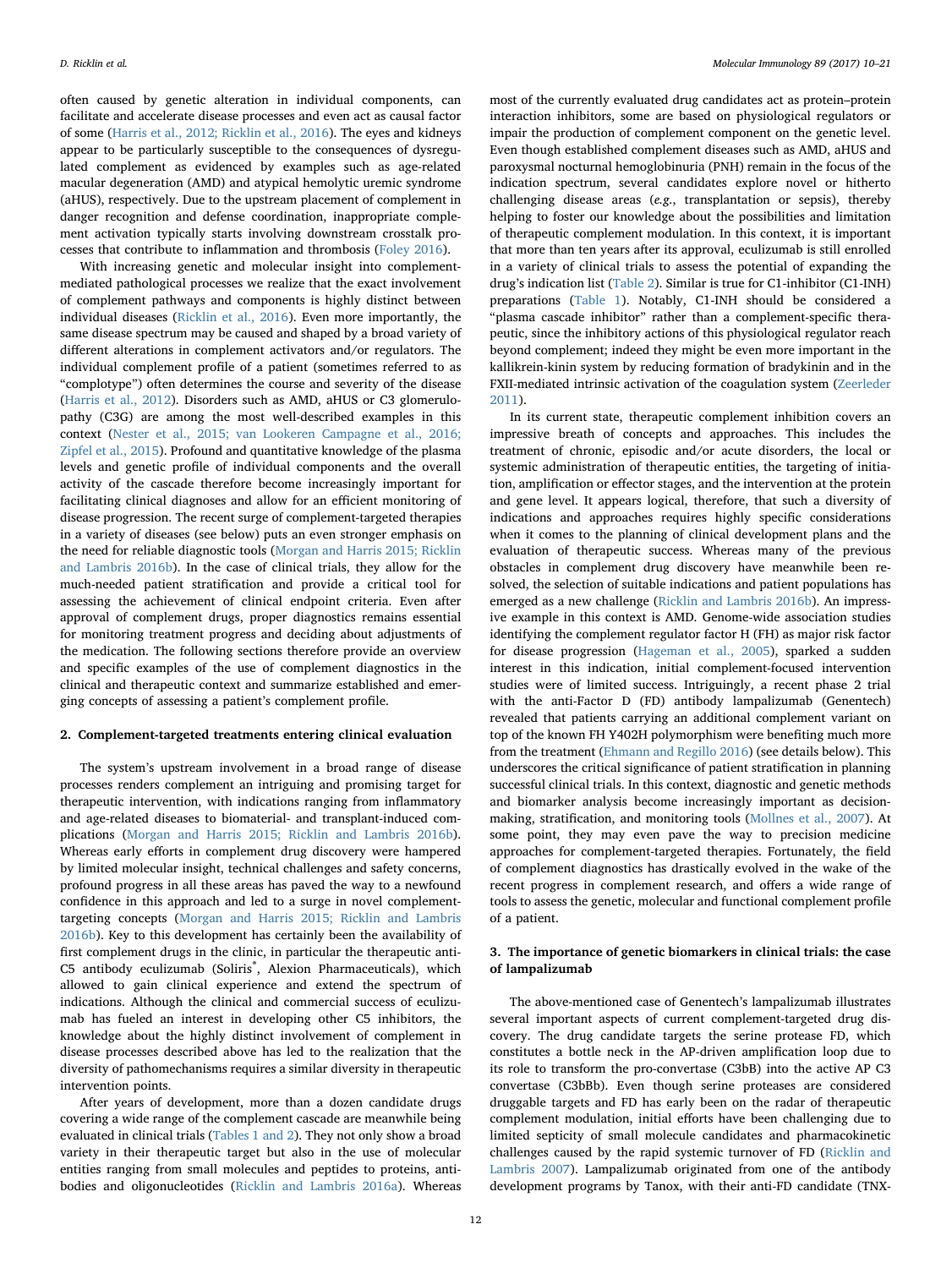<span id="page-3-0"></span>Complement therapeutics targeting complement initiation and amplification in clinical trials (with an emphasis on ongoing or recently completed trials listed in the ClinicalTrials.gov database; range 2015-present).

| Target         | Drug/Candidate (Company)                       | Entity <sup>1</sup> | Clinical Phase (Trial No.) $2$            | Indications <sup>3</sup>                        |
|----------------|------------------------------------------------|---------------------|-------------------------------------------|-------------------------------------------------|
| C1r, C1s,      | Cinryze $(Shire)^4$                            | Pro                 | P1 (NCT02435732)                          | Transplantation                                 |
| <b>MASPs</b>   | Berinert (CSL Behring) <sup>4</sup>            | Pro                 | P3 (NCT02547220)<br>P1/2 (NCT02134314)    | Transplantation<br>Transplantation              |
|                | Cetor $(Sanquin)^4$                            | Pro                 | P2 (NCT02936479)<br>P3 (NCT01275976) term | Transplantation<br>Trauma/Sepsis                |
|                | Ruconest/Conestat alfa <sup>4</sup> (Pharming) | Pro                 | P2 (NCT02251041)<br>P2 (NCT02869347)      | Transplantation<br>Contrast-induced nephropathy |
| C1s            | TNT009 (True North)                            | Ab                  | P1 (NCT02502903)                          | CAD, BP, AIHA, ESRD                             |
| MASP-2         | OMS721 (Omeros)                                | Ab                  | P2 (NCT02222545)<br>P2 (NCT02682407)      | <b>TMA</b><br>IgAN, LN, MN, C3G                 |
| FP             | CLG561 (Novartis)                              | Ab                  | P2 (NCT02515942)                          | AMD (GA)                                        |
| C <sub>3</sub> | AMY-101 (Amyndas)                              | Pep                 | P1(N/A)                                   | C3G, Transplantation                            |
|                | APL-1 (Apellis)                                | Pep                 | P1(N/A)                                   | COPD                                            |
|                | APL-2 (Apellis)                                | Pep                 | P1 (NCT02588833)                          | PNH                                             |
|                |                                                |                     | P1 (NCT02264639)                          | PNH (add-on)                                    |
|                |                                                |                     | P1 (NCT02461771) comp                     | AMD (CNV)                                       |
|                |                                                |                     | P2 (NCT02503332)                          | AMD (GA)                                        |
| Conver-tases   | Mirococept (MRC)                               | Pro                 | P3 (EMPIRIKAL, ISRCTN49958194)            | Transplantation                                 |
| <b>FD</b>      | Lampalizumab (Genentech)                       | Ab                  | P2 (NCT02288559)                          | AMD (GA)                                        |
|                |                                                |                     | P3 (NCT02745119)                          | AMD (GA)                                        |
|                |                                                |                     | P3 (NCT02247531)                          | AMD (GA)                                        |
|                |                                                |                     | P3 (NCT02247479)                          | AMD (GA)                                        |
|                | ACH-4471 (Achillion)                           | SM                  | P1 (ACTRN12616000082404p)                 | <b>PNH</b>                                      |
|                |                                                |                     | P2 (NCT03053102)                          | <b>PNH</b>                                      |

<sup>1</sup>1Abbreviations: Ab, antibody; Pep, peptide; Pro, protein; SM, small molecule; <sup>2</sup>Abbreviations: P1-3, clinical phase 1-3; comp, completed; term, terminated. <sup>3</sup>Abbreviations: AIHA, autoimmune hemolytic anemia; AMD, age-related macular degeneration; BP, bullous pemphigoid; C3G, C3 glomerulopathy; CAD, cold agglutinin disease; CNV, choroidal neovascularization; COPD, chronic obstructive pulmonary disease; ESRD, end-stage renal disease; GA, geographic athrophy; IgAN, IgA nephropathy; LN, lupus nephritis; MN, membranous nephropathy; PNH, paroxysmal nocturnal hemoglobinuria; TMA, thrombotic microangiopathies. <sup>4</sup>C1-INH preparations are already approved for hereditary angioedema; potential post-approval trials for the primary indications of the C1-INH drugs are not shown.

224) being transferred to Genentech after the company's acquisition in 2007 [\(Ricklin and Lambris 2007](#page-10-13)). The clinical candidate is a humanized antigen-binding fragment (Fab) of an IgG1 antibody.

It was later described that lampalizumab, rather than acting on the catalytic center of the protease, tightly binds to an exosite of FD that prevents its binding to the pro-convertase [\(Katschke et al., 2012](#page-10-14)). Geographic atrophy in connection with dry forms of AMD is the only indication for which lampalizumab is currently in clinical development, which may at least partially be related to pharmacokinetic restrictions. Whereas the anti-FD Fab was shown to be cleared from systemic circulation within a few hours, the elimination half-life in the eye extends beyond two days after intravitreal injection [\(Loyet et al.,](#page-10-15) [2014b\)](#page-10-15). The local administration of lampalizumab into the eye also takes away some emphasis on safety considerations, since the low plasma concentrations after intravitreal injections are not expected to significantly affect systemic complement activity ([Loyet et al., 2014a](#page-10-16)).

In a phase 1 study (NCT00973011), lampalizumab was found to be safe and well tolerated, and was subsequently evaluated in phase 2 trials. In the MAHALO study (NCT01229215, NCT01602120), 129 patients were enrolled to receive the drug or a sham treatment either monthly or bimonthly. Although the official results remain to be published ([Boyer et al., 2016](#page-9-3)), reports showed that the treatment success (measured as reduction of geographic atrophy progression) was approximately 20% overall, whereas a subgroup of patients carrying a Factor I polymorphism showed a significantly stronger effect (44%) ([Holz et al., 2014\)](#page-10-17). Interestingly, genotyping analysis of enrolled patients receiving sham treatment revealed that almost all patients were carriers of FH and/or C2/FB polymorphisms; whereas an additional C3 polymorphism did not notably affect disease progression, those patients carrying the FI polymorphism experienced an almost 50% more rapid growth of the geographical atrophy region during the study ([Yaspan et al., 2014\)](#page-11-1). Two large, identical phase 3 studies (Chroma, Spectri; [Table 1\)](#page-3-0) involving close to 1000 patients are currently ongoing with results expected by the end of 2017. It will be important to see how much the genetic background of patients

influenced treatment success and whether this may have implications for therapeutic recommendations in case of approval.

# 4. Expanding indications case by case: the extended off-label use of eculizumab

Eculizumab, the humanized monoclonal IgG2/4-antibody targeting C5 was approved by the United States Food and Drug Administration (FDA) and the European Medicines Agency for the treatment of PNH in 2007 and aHUS in 2011. During the time this drug has been available for these two rare diseases, the eculizumab usage for off-label indications has been extensive. A recent report from France revealed that the off-label administration of eculizumab exceeded 50% of the drugs's total consumption in the period from 2011 to 2013 [\(Castaneda-](#page-9-4)[Sanabria et al., 2016\)](#page-9-4). Although this number is large and probably not representative for all countries, it clearly demonstrates a growing medical knowledge, faith and willingness to adopt complement inhibitory therapy to other patients groups.

Based on a literature search in PubMed including case reports and case series we compiled an overview of the off-label use of eculizumab, categorized into different disease entities ([Table 3\)](#page-5-0). The search revealed 106 papers documenting off-label use in at least 25 different conditions (a complete list of the conditions and corresponding references is found in Supplementary Table 1). Even without considering the ongoing clinical trials with eculizumab, listed in [Table 2](#page-4-0), or showing all published reports and case series, this overview provides an impression of the comprehensive off-label use of this anti-C5 antibody. Although the question may arise whether such extensive off-label administration without fully relying on evidence-based medicine represents good medical practice, the reasons for this development are diverse. Indeed part of the eculizumab use is implemented in clinical trials (e.g. myastenia gravis and cold agglutination diseases; [Table 2\)](#page-4-0), whereas the casuistry-based usage often occurs in critical clinical situations where the patients have nothing to lose and the clinicians are standing with their back against the wall ([Barratt-Due et al., 2016\)](#page-9-5). Furthermore,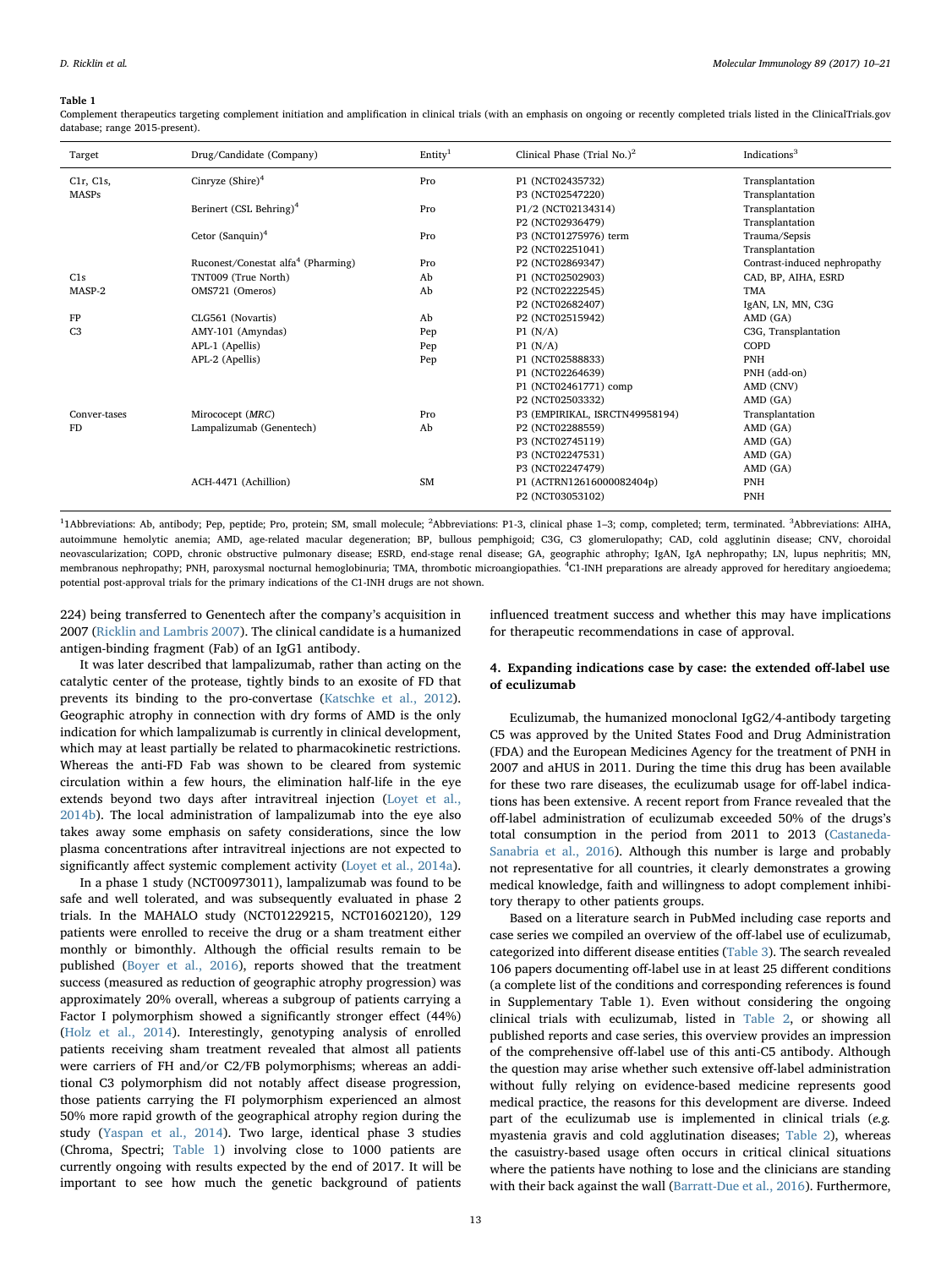<span id="page-4-0"></span>Complement therapeutics targeting terminal complement pathways in clinical trials (with an emphasis on ongoing or recently completed trials listed in the ClinicalTrials.gov database; range 2015-present).

| Target          | Drug/Candidate (Company)                | $\mathrm{Entity}^1$ | Clinical Phase (Trial No.) $2$ | $\mathbf{Indications}^3$ |
|-----------------|-----------------------------------------|---------------------|--------------------------------|--------------------------|
| C <sub>5</sub>  | Soliris/Eculizumab <sup>4</sup>         | Ab                  | P2 (NCT01303952) comp          | CAD                      |
|                 | (Alexion)                               |                     | P2 (NCT02093533)               | <b>MPGN</b>              |
|                 |                                         |                     | P2 (NCT01567085)               | Transplantation          |
|                 |                                         |                     | P2 (NCT01919346)               | Transplantation          |
|                 |                                         |                     | P2 (NCT01895127) term          | Transplantation          |
|                 |                                         |                     | P2 (NCT01399593) term          | Transplantation          |
|                 |                                         |                     | P2/3 (NCT02145182) comp        | Transplantation          |
|                 |                                         |                     | P2/3 (NCT01106027)             | Transplantation          |
|                 |                                         |                     | P3 (NCT02301624)               | Myasthenia gravis        |
|                 |                                         |                     | P3 (NCT01997229) comp          | Myasthenia gravis        |
|                 |                                         |                     | P3 (NCT01892345)               | Neuromyelitis optica     |
|                 | ALXN1210 (Alexion)                      | Ab                  | P1/2 (NCT02598583)             | PNH                      |
|                 |                                         |                     | P2 (NCT02605993)               | PNH                      |
|                 |                                         |                     | P3 (NCT02946463)               | PNH (naïve)              |
|                 |                                         |                     | P3 (NCT03056040)               | PNH (treated)            |
|                 |                                         |                     | P3 (NCT02949128)               | aHUS (naïve)             |
|                 | Tesidolumab/LFG316 (Novartis/Morphosys) | Ab                  | P1 (NCT02878616)               | Transplantation          |
|                 |                                         |                     | P2 (NCT02763644)               | <b>TMA</b>               |
|                 |                                         |                     | P2 (NCT01527500) comp          | AMD (GA)                 |
|                 |                                         |                     | P2 (NCT02515942)               | AMD                      |
|                 |                                         |                     | P2 (NCT02534909)               | PNH                      |
|                 |                                         |                     | P2 (NCT01526889)               | Uveitis/Panuveitis       |
|                 | Coversin (Akari)                        | Pro                 | P <sub>2</sub> (NCT02591862)   | PNH                      |
|                 | RA101495 (Ra Pharma)                    | Pep                 | P1 (ACTRN12615001143516)       | PNH                      |
|                 |                                         |                     | P2 (NCT03030183)               | PNH (poor responders)    |
|                 |                                         |                     | P2 (NCT03078582)               | <b>PNH</b>               |
|                 | Zimura                                  | Nuc                 | P2 (NCT02397954) comp          | <b>IPCV</b>              |
|                 | (Ophthotech)                            |                     | P2/3 (NCT02686658)             | AMD                      |
|                 | $ALN-CC5$                               | Nuc                 | P1/2 (NCT02352493)             | PNH                      |
|                 | (Alnylam)                               |                     |                                |                          |
| C <sub>5a</sub> | $IFX-1$                                 | Ab                  | P2 (NCT02246595) comp          | Sepsis                   |
|                 | (InflaRx)                               |                     | P2 (NCT02866825) comp          | <b>SIRS</b>              |
|                 |                                         |                     | P2 (NCT03001622)               | Hidradenitis suppurativa |
|                 | ALXN1007                                | Ab                  | P2 (NCT02245412) term          | <b>GVHD</b>              |
|                 | (Alexion)                               |                     | P2 (NCT02128269) comp          | <b>APS</b>               |
| C5aR1           | Avacopan/CCX168 (Chemocentryx)          | SM                  | P2 (NCT02222155) comp          | ANCA-vasculitis          |
|                 |                                         |                     | P2 (NCT01363388) comp          | ANCA-vasculitis          |
|                 |                                         |                     | P2 (NCT02464891) term          | aHUS                     |
|                 |                                         |                     | P2 (NCT02384317) comp          | IgAN                     |
|                 |                                         |                     | P3 (NCT02994927)               | ANCA-vasculitis          |

<sup>1</sup>Abbreviations: Ab, antibody; Nuc, nucleotide; Pep, peptide; Pro, protein; SM, small molecule; <sup>2</sup>Abbreviations: P1-3, clinical phase 1-3; comp, completed; term, terminated. 3 Abbeviations: aHUS, atypical hemolytic uremic syndrome; AMD, age-related macular degeneration; APS, antiphospholipid syndrome; CAD, cold agglutinin disease; GA, geographic athrophy; GVHD, graft versus host disease; IgAN, IgA nephropathy; IPCV, idopathic polypoidal choroidal vasculopathy; PNH, paroxysmal nocturnal hemoglobinuria; SIRS, systemic inflammatory response syndrome; TMA, thrombotic microangiopathies. <sup>4</sup>Eculizumab is already approved for PNH and aHUS; potential post-approval trials for the primary indications are not listed.

almost all diseases listed in [Table 3](#page-5-0) are conditions in which complement appears to play a key role in the pathophysiology, giving a theoretical foundation for testing the efficacy of eculizumab. Randomized clinical trials will for most of these diseases not be possible because they are rare and featured by a complex heterogeneity. Thus, case series and case reports definitely represent a valuable contribution to new and important knowledge. Still, it is important to be aware that case-based literature generally reflects a substantial publication bias, since those cases with positive outcome are much more likely both to be submitted and to be accepted for publication, than those with negative results. Especially in exploratory cases, the proper assessment of a patient's complement status and monitoring of therapeutic progress is essential for ensuring a high quality and clinical value of extended-use case studies.

# 5. An evolving need for reliable diagnostic and monitoring tools

The arsenal of diagnostic tools to evaluate complement profiles and activities have greatly expanded over the past few decades. Several comprehensive reviews on complement tests and diagnostics have been published in recent years the last years and we here only refer to some selected reviews published after 2005 for further reading [\(Harboe et al.,](#page-10-18)

[2011; Mollnes et al., 2007; Nilsson and Ekdahl 2012; Oppermann and](#page-10-18) [Wurzner 2010; Prohaszka et al., 2016\)](#page-10-18). An overview of the major classes of complement diagnostic approaches is presented in [Fig. 2.](#page-6-0)

Herein we will focus on assays that might be useful in diagnosis of diseases where complement is suggested to be a substantial part of the pathogenesis, and thus are candidates for future complement inhibitory therapy. Furthermore, we will emphasize on those assays that might be best suited for therapeutic monitoring. Since eculizumab is the only FDA-approved specific complement inhibitory drug on the marked, we will focus on assays related to C5 function. Notably, these assays may be used on a broad basis also for future drugs, both those targeting C5 and other central components including the main component C3, as well as specific targets within the CP, LP and AP branches of the cascade.

The considerable number of assays that are currently used for investigating the complement system can be divided into the following groups: 1) screening of total functional complement activity; 2) quantification of single components; 3) measuring functional activity of single components; 4) quantification of complement activation products; 5) detection of autoantibodies to complement components; 6) assessing cell surface expression and tissue deposition of complement proteins or fragments; 7) determining genetic profiles, and finally; 8) the use of novel, though not yet well established and standardized,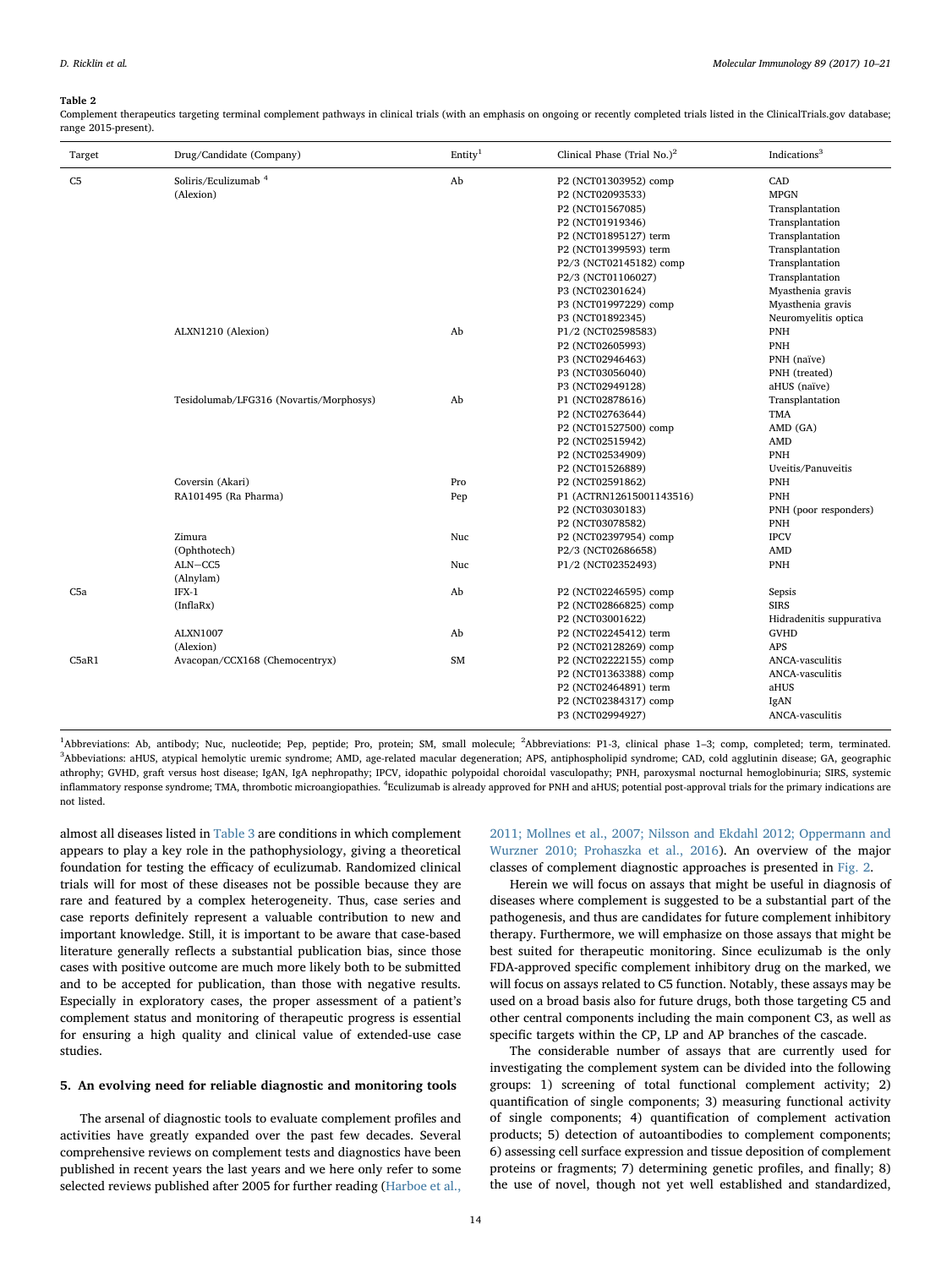<span id="page-5-0"></span>

| Off-label use of eculizumab – case reports and case series <sup>1,2</sup> . |  |  |  |  |  |  |
|-----------------------------------------------------------------------------|--|--|--|--|--|--|
|-----------------------------------------------------------------------------|--|--|--|--|--|--|

| Disease or disease group              | Medical condition            | Number of<br>papers <sup>1</sup> |
|---------------------------------------|------------------------------|----------------------------------|
|                                       |                              |                                  |
| Hemolytic uremic syndrome             | <b>Typical HUS</b>           | 7                                |
|                                       | Drug-induced HUS             | 3                                |
| Thrombotic microangiopathies<br>(TMA) | Posttransplant TMA           | 8                                |
|                                       | Stem cell transplantation-   | 6                                |
|                                       | associated TMA               |                                  |
|                                       | Thrombotic                   | 4                                |
|                                       | thrombocytopenic purpura     |                                  |
|                                       | Drug- or viral-induced TMA   | 5                                |
| Kidney diseases                       | C3 glomerulopathies (C3G)    | 17                               |
|                                       | IgA nephropathy              | 3                                |
|                                       | Cryoglobulin-induced         | 1                                |
|                                       | glomerulonephritis           |                                  |
|                                       | Lupus nephritis              | 1                                |
|                                       | Scleroderma renal crisis     | 1.                               |
| Antibody mediated rejection           | Kidney transplantation       | 17                               |
|                                       | Pancreas-kidney              | 2                                |
|                                       | transplantation              |                                  |
|                                       | Lung and intestine           | 2                                |
|                                       | transplantation              |                                  |
|                                       | Liver transplantation        | 1.                               |
|                                       | Face transplantation         | 3                                |
| Antiphospholipid syndrome<br>(APS)    | Catastrophic APS             | 10                               |
|                                       | Prophylactic use             | 2                                |
| Neuroimmunological diseases           | Neuromyelitis optica         | $\overline{2}$                   |
| Vasculopathy and vasculitis           | Malignant atrophic papulosis | $\overline{2}$                   |
|                                       | ANCA-associated vasculitis   | 1                                |
| Haematological diseases               | Cold agglutinin disease      | 3                                |
|                                       | Warm IgG/M-mediated          | $\overline{2}$                   |
|                                       | hemolytic anemia             |                                  |
|                                       | Sickle cell disease          | $\overline{2}$                   |
| Other                                 | Inherited CD59 deficiency    | 1                                |
|                                       |                              |                                  |

<sup>1</sup>See Supplementary Table 1 with all references included.

<sup>2</sup>The table is based on the Pubmed search (Terminal Complement Blockade OR C5-inhibition OR eculizumab) (therapy OR treatment) NOT (atypical haemolytic uremic syndrome OR aHUS OR paroxysmal nocturnal haemoglobinuria OR PNH). 459 hits were identified 23rd of March 2017. Reviews, clinical trials, comments, animals and preclinical studies, reports regarding PNH or aHUS and non-English written papers, were not included.

assays to monitor eculizumab treatment ([Table 4](#page-7-0)). Note, from this table it is crucially important how the samples are obtained and handled for each of the assay groups.

# 5.1. Screening of total complement activity

The main indication for using screening assays for total complement activity is to detect complement deficiencies. Such deficiencies can be genetic, acquired or a consequence of complement inhibitory therapy.

These tests detect the total amount of active complement components present in a freshly drawn serum sample and reflect the potential of a person's serum to induce complement activation in vitro after adding it to a complement activator. The traditional assays in this group are the CH50 and AH50 lytic assays, based on either the lysis of antibody sensitized sheep erythrocytes (CH50 for detecting CP activity) or the lysis of untreated rabbit erythrocytes (AH50 for the of AP activity) [\(Joiner et al., 1983; Mayer 1958\)](#page-10-19). In both cases the functional readout is the lytic destruction of erythrocytes upon membrane insertion of C5b-9 (MAC). In recent years, novel ELISA-based assays have been developed, which more specifically detect complement activation through CP, LP and AP ([Seelen et al., 2005](#page-10-20)); the "complement system screen" test by Wieslab is one widely-used example ([Fig. 3A](#page-8-0)). Although the readout target of these ELISAs is principally the same as for the lytic assays, it is based on detecting full assembly of C5b-9 by using an antibody to a C9 neoantigen when serum is added to micro-titer wells coated with the activation agent for the different

pathways (e.g., IgM for CP, mannan for LP, and lipopolysaccharides for AP).

Thus, the C5b-9 molecule is generated in vitro as an endpoint of the complement cascade in these assays and reflects the total amount of native components present in the sample. If all components are present and with intact function, the lytic assays will reveal normal lysis of red cells and the ELISA assays normal deposition of C5b-9. One exception is that properdin deficiency is frequently not detected in the AH50 assay in contrast to the complement screen assay ([Seelen et al., 2005](#page-10-20)). If eculizumab is present C5 activation will be prevented and C5b-9 deposition in ELISA will be reduced ([Fig. 3,](#page-8-0) B, a-d). If all C5 molecules are inhibited ([Fig. 3B](#page-8-0), b-d), the phenotype will be identical to a genetic C5 deficiency and the lysis respective C5b-9 deposition will be abolished in these assays. The terminal C5b-9 complement complex exists in two forms, the MAC and the soluble form (sC5b-9). The in vitro generated surface-bound C5b-9 must not be confused with sC5b-9, which is found in plasma and if increased is a useful marker of complement activation in vivo reflecting diseases with disturbed complement function. sC5b-9 can be quantified by ELISA ([Fig. 3C](#page-8-0)) and is based on the same C9 neoepitope principle; in this case, the complex that is already present in plasma is captured by the antibody coated to the plate (see below). In the case of efficient C5 blockade, there should ideally be no sC5b-9 present.

# 5.2. Quantification of single components

Measurement of single components like C3 and C4 are usually performed with nephelometry or similar techniques using polyclonal antibodies. In such methods the total amount of the antigen present is detected without distinguishing the native component from the activation product. Thus, the sampling and storage conditions are not that critical for these assays as it is for the functional assay. The level of the single components will depend on several factors including synthesis and secretion (most components are decreased in liver failure), acute phase reaction (most components increase moderately) or in vivo activation (consumption with reduced levels). The concentration will reflect the sum of these factors and interpretation of the results should therefore be made with caution. A low concentration does not necessarily imply increased complement activation in vivo. Supplemental information from activation product tests will be needed to document a systemic increase in activation (see below).

#### 5.3. Functional activity of single components

Normal concentrations of single components do not exclude functional defects. Thus, if a functional defect is suspected or needs to be ruled out, the functional activity can be tested. This has typically been done using sera depleted of the actual component and with the patient's fresh serum added, to see whether the activity can be restored, e.g. by using hemolysis as readout. In recent years, genetic tests detecting variants and mutations known to compromise the function of the protein have largely replaced the functional protein assays. These tests will not only reveal "loss-of-function" but also "gain-of-function" of single components, like C3 "gain-of-function" associated with aHUS ([Roumenina et al., 2012](#page-10-21)), similar to the typical "loss-of-function of regulatory proteins [\(Nester et al., 2015](#page-10-8)).

# 5.4. Quantification of complement activation products

Monoclonal antibodies to neoepitopes exposed in the activation product but hidden in the native component enable specific quantification of activation products. Such assays are typically sandwich techniques like ELISA or luminex, using the anti-neoepitope antibody as capture antibody. A number of activation products can be tested, most of them available as commercial kits, including C4a, C4bc (i.e., common epitope for C4b and C4c), C4d, C3a, C3bc (i.e., common epitope for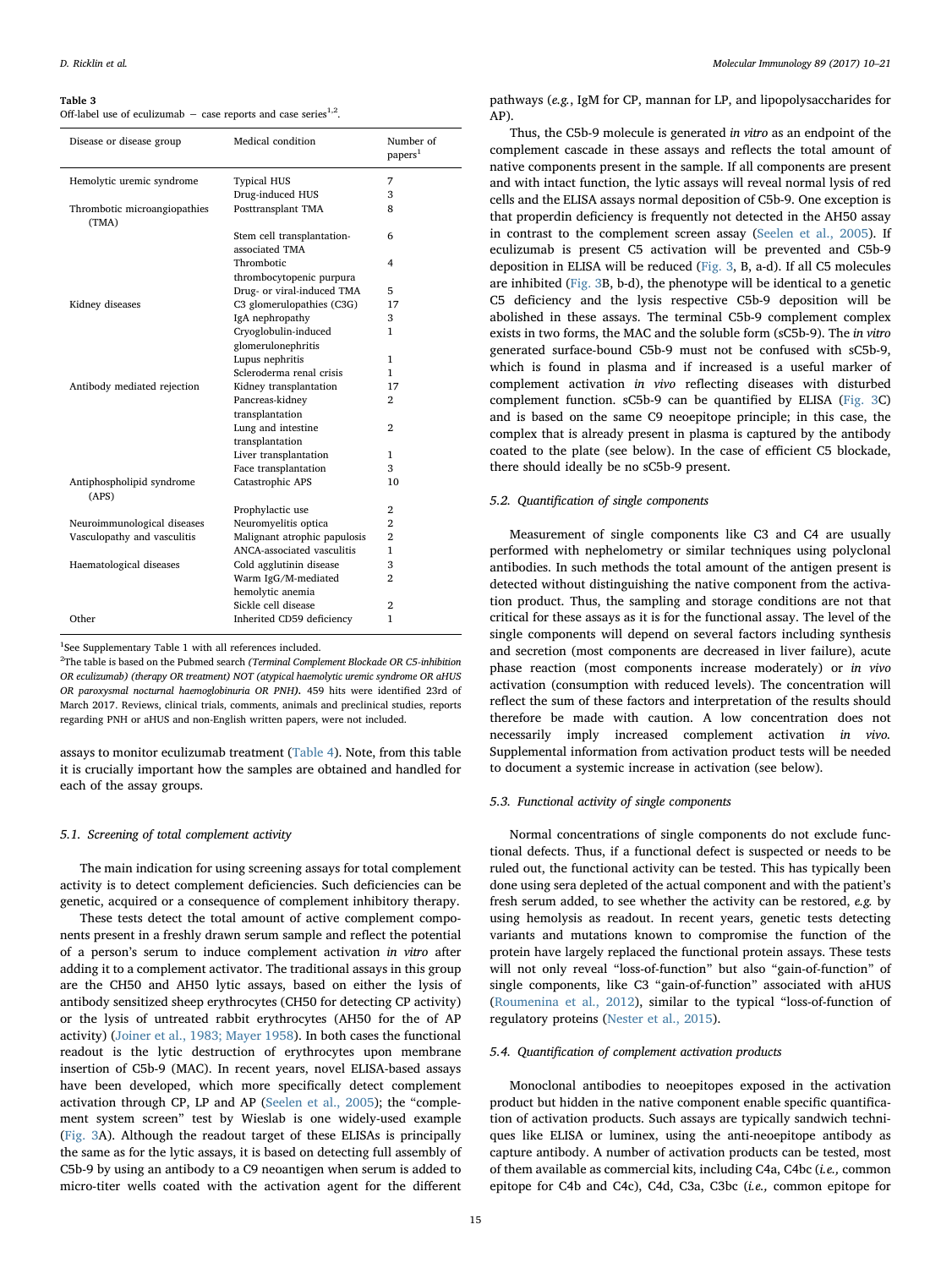<span id="page-6-0"></span>

Fig. 2. Overview of major classes of complement diagnostic approaches. Whereas the traditional measurement of the plasma levels of intact complement components may provide evidence for complement deficiencies or high consumptive turnover, the overall information is rather limited. Including activation fragments in the analysis enables conclusions about the activation status and/or involvement of individual initiation or effector pathways. Similarly, the detection of complement deposition on cells and tissues by immunohistochemistry can provide information about the type and localization of complement activity. Finally, functional assays based on either hemolytic activity (i.e., CH50, AH50) or detection of membrane attack complex (MAC) formation by ELISA allow for the measurement of total complement activity in patient serum or plasma dependent on pathway-specific triggers. In addition, to the methods shown here, genetic analyses become increasingly prevalent in the complement diagnostics field. Abbreviations: MBL, mannose-binding lectin; RRBC, rabbit red blood cells; SRBC, sheep red blood cells.

iC3b, C3b and C3c), C3dg, Ba, Bb, C3bBbP, C5a and sC5b-9 ([Fig. 3](#page-8-0)C). In contrast to measuring single components it is of critical importance that the sampling and storing conditions follow strict guidelines, i.e. by collecting EDTA plasma, immediately placed on ice, centrifuged within 30 min and stored at −80 °C ([Bergseth et al., 2013](#page-9-6)).

The choice of individual activation product assays(s) largely depends on the purpose of the analysis. If it is of importance to document the initial activation mechanism, measuring early components can help to discriminate between CP/LP (C4 activation products) and AP activation (FB activation products). However, more than one pathway is involved in many conditions, and even if either the CP and/ or LP are primarily activated, the AP will usually be engaged activated through the amplification loop ([Harboe et al., 2009\)](#page-10-2). Thus, it is often difficult to reveal an exact activation mechanism by just measuring the activation products. Specific inhibition of the recognition molecules may be required in such cases.

Given their central role in fueling the amplification loop and effector pathways, the screening of C3 and C5 activation products is essential. Detection of the soluble form of the terminal complement complex (sC5b-9) is probably the best assay to use as a single screening assay. There are three main reasons for this: 1) It detects complement activation to the very final stage (activation of C9); 2) sC5b-9 has a relatively long in vivo half-life (60 min) ([Deppisch et al., 1990; Mollnes](#page-9-7) [1985\)](#page-9-7) as compared to C5a. Although C5a is the main inflammatory mediator of complement, it has a half-life of only approximately 1 min due to rapid clearance and binding to the C5a receptors [\(Oppermann](#page-10-22) [and Gotze 1994; Wagner and Hugli 1984\)](#page-10-22). sC5b-9 is by itself virtually biologically inert, yet acts as a surrogate marker for the highly proinflammatory C5a, since it hitherto has not been shown that sC5b-9 can be formed in vivo without release of C5a; and 3) sC5b-9 is more

stable with respect to in vitro activation than the early component fragments. The addition measurement of a C3 activation product may be of importance as a supplement to sC5b-9 testing. This is of particular interest when testing patients with a complement activation mediateddisease that is treated with a C5 inhibitor like eculizumab, as for example in the case of; e.g. in aHUS where C3 activation is ongoing, whereas sC5b-9 formation is blocked by eculizumab.

It has to be considered that the degree of increased in vivo concentration of a complement activation product will directly depend on the present concentration of the native molecule. Thus, if C3 levels are low due to activation and subsequent consumption, the ratio between a C3 activation product and C3, e.g. C3dg/C3, might be a more sensitive and robust marker of the degree of C3 activation, as postulated more than 30 years ago ([Nurnberger and Bhakdi 1984](#page-10-23)). This principle of ratio applies in principle to activation of any component, like in the case of C4 where the C4bc/C4 ratio was found to be substantially more sensitive than the C4d/C4 ratio, although both ratios were superior to the activation product or C4 alone ([Nielsen et al.,](#page-10-24) [1995\)](#page-10-24).

# 5.5. Autoantibodies to complement components

Autoantibodies to complement components may appear alone or as part of an autoimmune or malignant disease, like anti-C1q antibodies in systemic lupus erythematosus ([Mahler et al., 2013](#page-10-25)) or anti-C1-INH antibodies, mimicking genetic defect in C1-INH, in hematologic malignancies [\(Cicardi and Zanichelli 2010\)](#page-9-8). The pathogenesis of the latter is, however, not related to complement, but to bradykinin release due to inefficient inhibition of the kallikrein-kinin system [\(Davis 2005](#page-9-9)). In contrast, anti-FH antibodies may result in serious complement-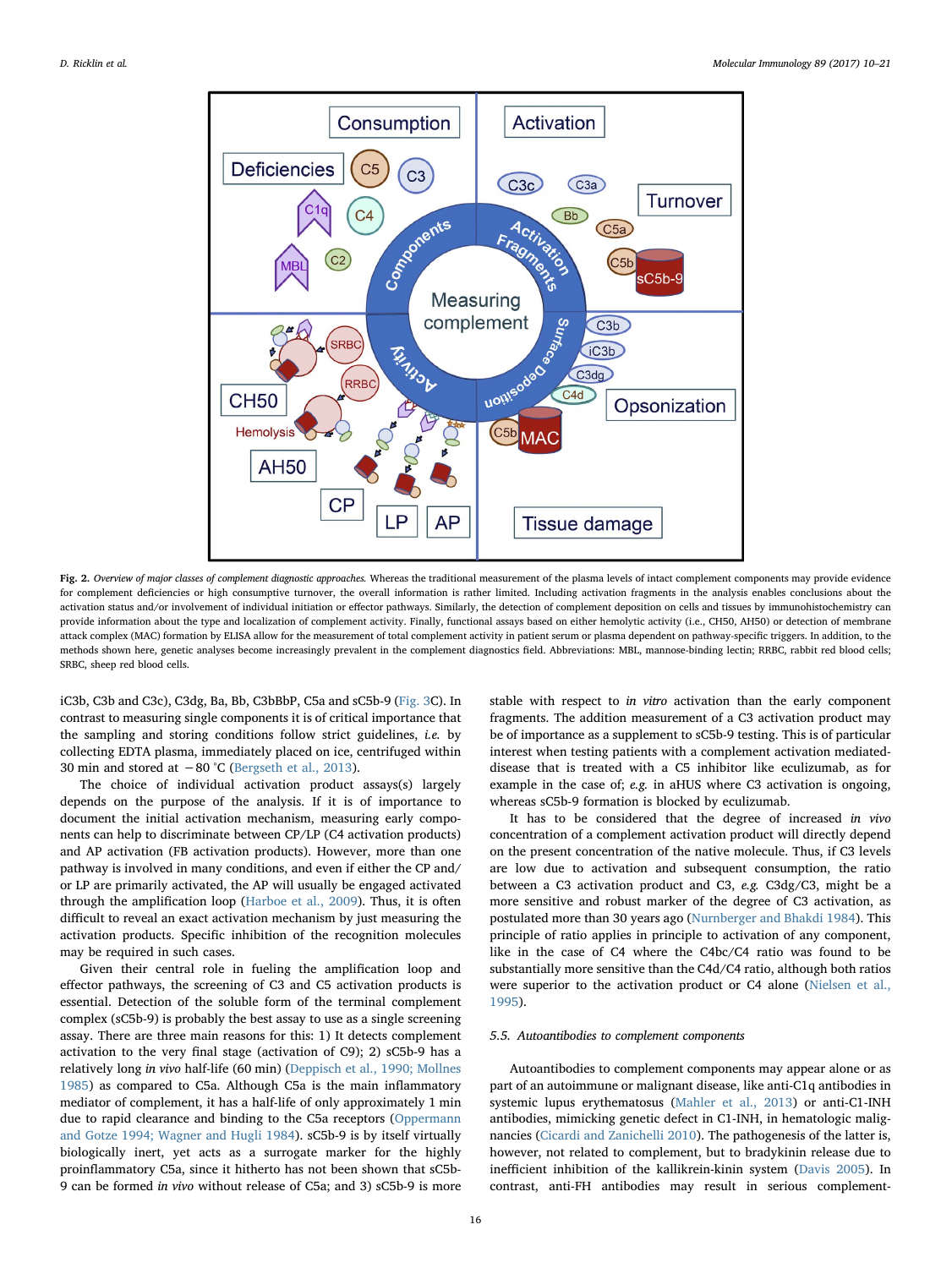<span id="page-7-0"></span>Complement tests in clinical diagnostics and treatment monitoring.

| Type of assay                                               | Examples                                                                       | Indication and information                                                                                                                                                                                                                          | Sample treatment                                                                                                  |
|-------------------------------------------------------------|--------------------------------------------------------------------------------|-----------------------------------------------------------------------------------------------------------------------------------------------------------------------------------------------------------------------------------------------------|-------------------------------------------------------------------------------------------------------------------|
| Screen of total serum<br>complement activity in<br>vitro    | Lytic CH50 and AH50. ELISA-<br>based $CP1$ , LP and AP<br>complement screen    | Detect complement deficiency. Monitoring complement<br>inhibitory therapy. Readout is lysis or C5b-9 formation.<br>Normal activity indicates intact components of the actual<br>pathway                                                             | Fresh serum without anticoagulant<br>immediately stored at $-80$ °C                                               |
| Single protein quantification                               | E.g. C1q, C1-Inhibitor, C3, C4.                                                | Detect complement deficiency, e.g. HAE type I. General<br>information on complement synthesis, activation, acute phase                                                                                                                              | Normal serum (most tests are not<br>influenced by in vitro activation)                                            |
| Single functional activity                                  | E.g. C1-Inhibitor, FH                                                          | Normal protein concentration does not exclude functional<br>defects, e.g. HAE type II, FH defects in several diseases                                                                                                                               | Fresh serum without anticoagulant<br>immediately stored at $-80$ °C                                               |
| Activation products                                         | E.g. sC5b-9, C5a, C3a, C3bc,<br>C3d, C4a, C4d, Ba, Bb                          | Detect activation of a certain component. In vivo useful for<br>diagnostics, complement activity and monitoring complement<br>inhibitory therapy                                                                                                    | EDTA plasma. Sample kept at 4 °C,<br>centrifuged within 30 min and stored at<br>$-80 °C$                          |
| Autoantibodies                                              | E.g. anti-FH, $-C1q$                                                           | Interference with function (e.g. aHUS for FH)                                                                                                                                                                                                       | Normal serum or plasma                                                                                            |
| Cell and tissue expression of<br>complement                 | E.g. CD55 and CD59 on red cells<br>(FC), C4d and C5b-9 in kidneys<br>(IF, IHC) | Diagnosis of PNH (CD55, CD59). Acute antibody-mediated<br>kidney rejection (C4d in tubuli). C3G (C5b-9 in glomeruli                                                                                                                                 | Fresh EDTA whole blood for FC. Frozen<br>tissue section for IF and formalin tissue for<br><b>IHC</b>              |
| Genetic assays                                              | Screening for SNPs in<br>complement genes,<br>complotypes.                     | Detect risk of developing complement-mediated diseases<br>including aHUS, C3G and AMD. "Disease packages"                                                                                                                                           | Fresh EDTA whole blood or frozen EDTA<br>blood sent on dry ice                                                    |
| Other assays with specific focus<br>on monitoring treatment | Detection of eculizumab by<br>ELISA; endothelial cell<br>activation;           | Level of eculizumab sufficient to block complement. ELISA<br>coated with C5 (detecting binding of eculizumab), captured<br>with anti-C5 detecting the level of eculizumab-C5 complexes.<br>Mass spectrometry detection of bound and free eculizumab | Normal serum or plasma analyzed within a<br>few days or stored at $-20$ °C. Independent<br>on in vitro activation |
|                                                             | Mass spectrometry                                                              |                                                                                                                                                                                                                                                     |                                                                                                                   |

1 Abbreviations: CP (classical pathway), LP (lectin pathway), AP (alternative pathway), HAE (hereditary angioedema), FC (flow cytometry), IF (immunofluorescence), IHC (immunohistochemistry), aHUS (atypical hemolytic uremic syndrome), C3G (C3 glomerulopathies), AMD (age-related macular degeneration).

mediated diseases due to uncontrolled activation of the AP, similar to genetic FH dysfunction leading to aHUS or C3G ([Durey et al., 2016\)](#page-9-10). It is important to distinguish the genetic FH deficiency from autoantibodies in aHUS due to different treatment approaches. The genetic form usually responds efficiently to eculizumab, but not to plasma exchange and immunosuppression, which are alternative options to eculizumab in the treatment of antibody-induced aHUS to reduce the level of autoantibodies [\(Chiodini et al., 2014; Loirat et al., 2015](#page-9-11)).

#### 5.6. Cell surface expression and tissue deposition of complement

Cell surfaces are the focal area of complement activation disorders. The absence or reduced expression of membrane-bound complement regulators can contribute to increased complement activation, which leads to the deposition of opsonins (e.g., C3b, C4b) and effectors (e.g., C5b-9n). Measuring complement components and activation products directly on a cell surface can therefore provide valuable information. Flow cytometry is the standard technique for the diagnosis of PNH, by detecting reduced levels of CD55 and CD59 on blood cells. Detection of complement activation products like C3d and C4d on red cells using flow cytometry has also been used to evaluate in vivo complement activation in e.g. autoimmune diseases and trauma ([Kao et al., 2010;](#page-10-26) [Muroya et al., 2014\)](#page-10-26). Deposition of various complement components in the glomeruli may help in the diagnosis of glomerulopathies [\(Cook and](#page-9-12) [Pickering 2015\)](#page-9-12) and peritubular capillary deposition of C4d, as measured by immunofluorescence in frozen sections, is one of the Banff criteria for diagnosis of acute antibody-mediated renal rejection ([Solez et al., 2008; Stites et al., 2015\)](#page-10-27).

### 5.7. Genetic studies

During the past two decades genetic studies have substantially improved our understanding of etiology and pathogenesis of complement-mediated diseases and genetic tests have meanwhile been established in routine diagnostics. Diseases such as aHUS, C3G and AMD are closely associated with genetic variants or defects leading to loss-offunction of the regulatory proteins like FH, FI, MCP or gain-of-function of C3 or FB [\(de Cordoba 2015; De Vriese et al., 2015; Harris et al., 2012;](#page-9-13) [Heurich et al., 2011; Le et al., 2010; Roumenina et al., 2011; Servais](#page-9-13) [et al., 2012](#page-9-13)). Of particular importance is a rapid diagnosis of pediatric aHUS in order to distinguish it from other thrombotic microangiopathies and initiate the correct therapy. Many laboratories now offer both single gene sequencing as well as 'diagnostic packages'.

# 5.8. Assays to monitor treatment with eculizumab

The availability of eculizumab has changed the therapeutic landscape for both PNH and aHUS, and standard treatment plans have meanwhile been established in many cases. However, there are several reasons why treatment with eculizumab would largely benefit from an individualized therapy regimen for each patient. First of all, excessive dosages should be avoided due to the high cost of the drug (sometimes exceeding \$500,000 per year and patient). The pharmacokinetics of eculizumab may differ between individuals and between different disease conditions, and the concentration of C5 varies substantially between individuals as does the blood volume. Thus, the dose required for a full blockade of C5 activity, which is the primary aim of the therapy, will vary considerably between patients. The doses administrated are based on generalized guidelines for all adults adapted guidelines and similarly generalized reduced doses for children (< 40 kg). Unfortunately, there is no consensus yet on the best option to follow these patients with analyses that can guide an individualized follow-up therapy.

Tests for total complement activity, including lytic CH50 and ELISAbased C5b-9 formation (total complement screen Wieslab®), have been used to follow patients and revealed a substantial difference in the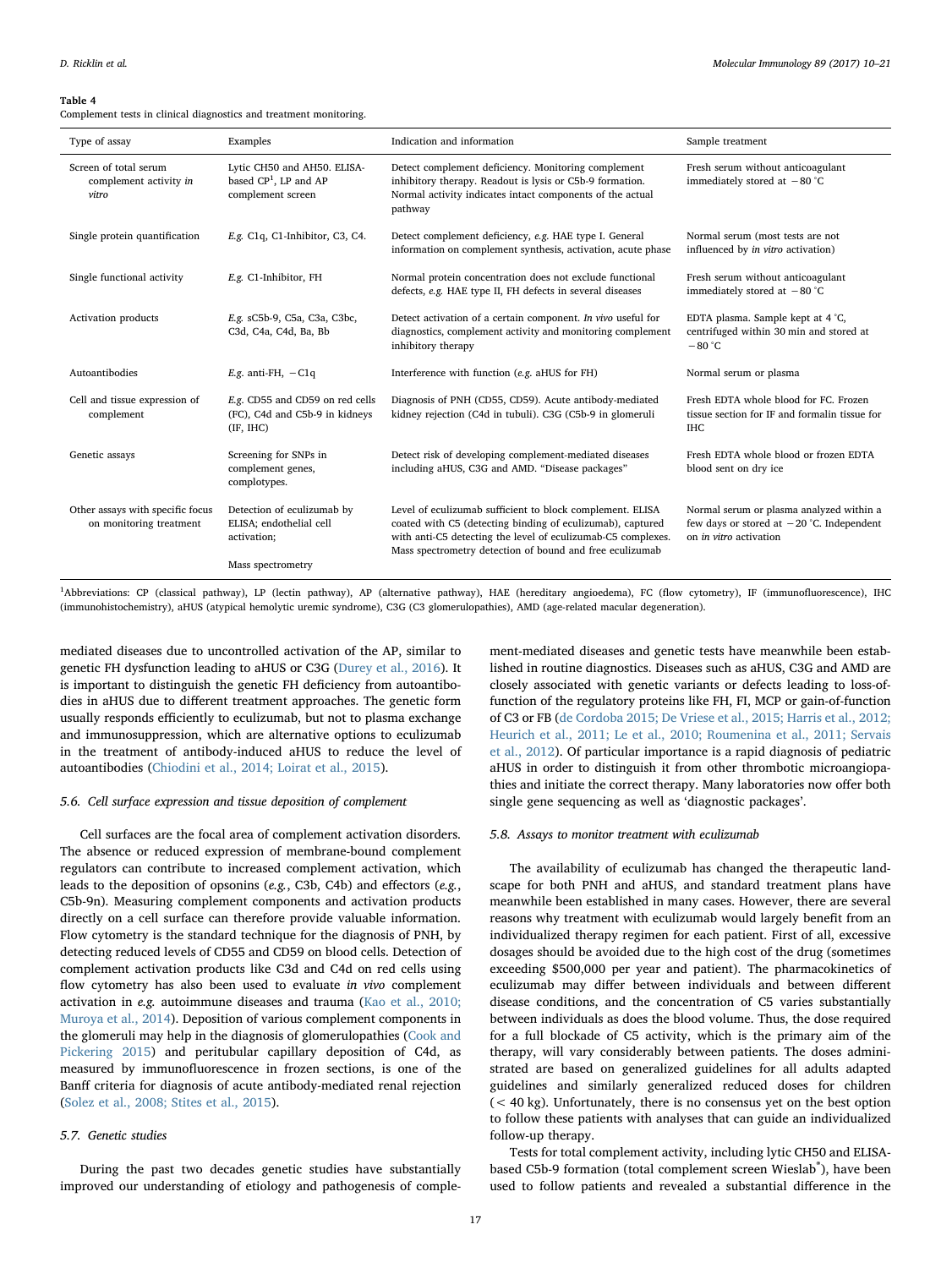<span id="page-8-0"></span>

Fig. 3. Illustration of different approaches to test terminal complement activation by TCC formation (MAC or sC5b-9). (A) The total complement activity present in serum tested in the classical, lectin and alternative pathways using ELISA. This screening assay determines the functional activity of all complement components by in vitro generation of C5b-9 deposited on the solidphase after incubation of serum in the wells. Read-out is detection of a C9 neoepitope exposed in C9 only after activation. This test is indicated for screening of complement deficiencies. (B) Samples from patients treated with the C5 inhibitor eculizumab can be tested in the screening assay described above. If C5 is in excess (a) it will be detected as activity in the screening test, if all C5 molecules are bound either uni- (b) or bi-valently (c) there will be no activity in the screening test. If eculizumab is present in excess (d) the result will be the same as for (b) and (c). (C) ELISA assay for detection of the fluid-phase generated C5b-9 (sC5b-9). This complex can be detected in increased amounts in plasma from patients with in vivo activation of complement and should be low or undetectable in patients treated with eculizumab (similar as for a homozygous C5 deficiency).

interval before complement activity starts to increase after an infusion. This varies from days to several weeks, and these tests should be useful as indicators of sufficient dose given and when it is time for a new dose ([Cugno et al., 2014; Gustavsen et al., 2017; Pe](#page-9-14)ffault de Latour et al., [2014; Volokhina et al., 2015b; Wehling et al., 2016\)](#page-9-14). An alternative "functional" assay tested the residual activity of C5 present in a serum by activation the serum in vitro with subsequent quantification of soluble TCC (sC5b-9) [\(Riedl et al., 2016\)](#page-10-28). This is a more laborious test than the screening ELISA and it remains to be shown whether it will have a place in routine diagnostics.

Other tests have been developed for specific investigation of the effects of eculizumab, including an elegant study using deposition of C5b-9 on endothelial cells as readout ([Noris et al., 2014\)](#page-10-29). Furthermore, an ELISA assay for measuring eculizumab-C5 complexes has been developed by capturing C5 by anti-C5 on the plate and detecting the complex by anti-IgG4 ([Hallstensen et al., 2014\)](#page-9-15). By this assay it was shown that eculizumab hardly passed the placenta from the mother to the child since only trace amounts of the complexes was found in the umbilical cord and plasma of the newborn and the newborn's serum had normal complement activity. This observation was confirmed in a later study ([Gustavsen et al., 2017\)](#page-9-16). This assay can also be used to test whether eculizumab or C5 is in excess in a sample, by in vitro adding purified C5 or eculizumab, respectively, and determine whether the complexes increases. These assays are, however, relatively demanding and thus less suitable for rapid routine testing.

Recently an ELISA has been developed for the detection of eculizumab in patient samples based on eculizumab binding to C5 coated microtiter-wells and detected by anti-Ig antibodies ([Gatault](#page-9-17)

et al., 2015; Peff[ault de Latour et al., 2014; Volokhina et al., 2017](#page-9-17)). These are in-house assays and it is uncertain how much of the total eculizumab in the sample is detected. Excess of free eculizumab will certainly bind, but the equilibrium of antigen-antibody reaction will imply a continuous shift of eculizumab molecules between the C5 on the surface and in fluid phase, and the binding to surface-bound C5 will finally depend on the molar ratio between the molecules. An assay based on mass spectrometry was, however, recently published and documented to detect the total amount of eculizumab present in the sample as measured by the light chain of the IgG2/4 chimera [\(Ladwig](#page-10-30) [et al., 2016](#page-10-30)). This assay is probably the most exact assay published so far for measuring the total amount of eculizumab in the sample, but it does not discriminate between the bound and the free antibody in the current version of the assay; however, discrimination will probably be possible upon modification of the assay.

A couple of issues have been raised with respect to blockage of C5 by eculizumab. First, it is known that a C5 mutant predominantly observed in Asia confers resistance to eculizumab [\(Nishimura et al.,](#page-10-31) [2014\)](#page-10-31). Second, it has been shown that eculizumab prevent convertasemediated C5 activation but not direct cleavage by thrombin ([Riedemann et al., 2017](#page-10-32)) and that there is a residual activity in the alternative hemolytic assay when the complement activation is particularly strong [\(Harder et al., 2017](#page-10-33)). These observations illustrate potential challenges in the design and monitoring of eculizumab therapy yet the clinical relevance remains to be further explored.

It is evident that immunological assays are prone to pitfalls, and the testing of samples from patients treated with eculizumab is no exception. It has been previously claimed in a letter in Blood that treatment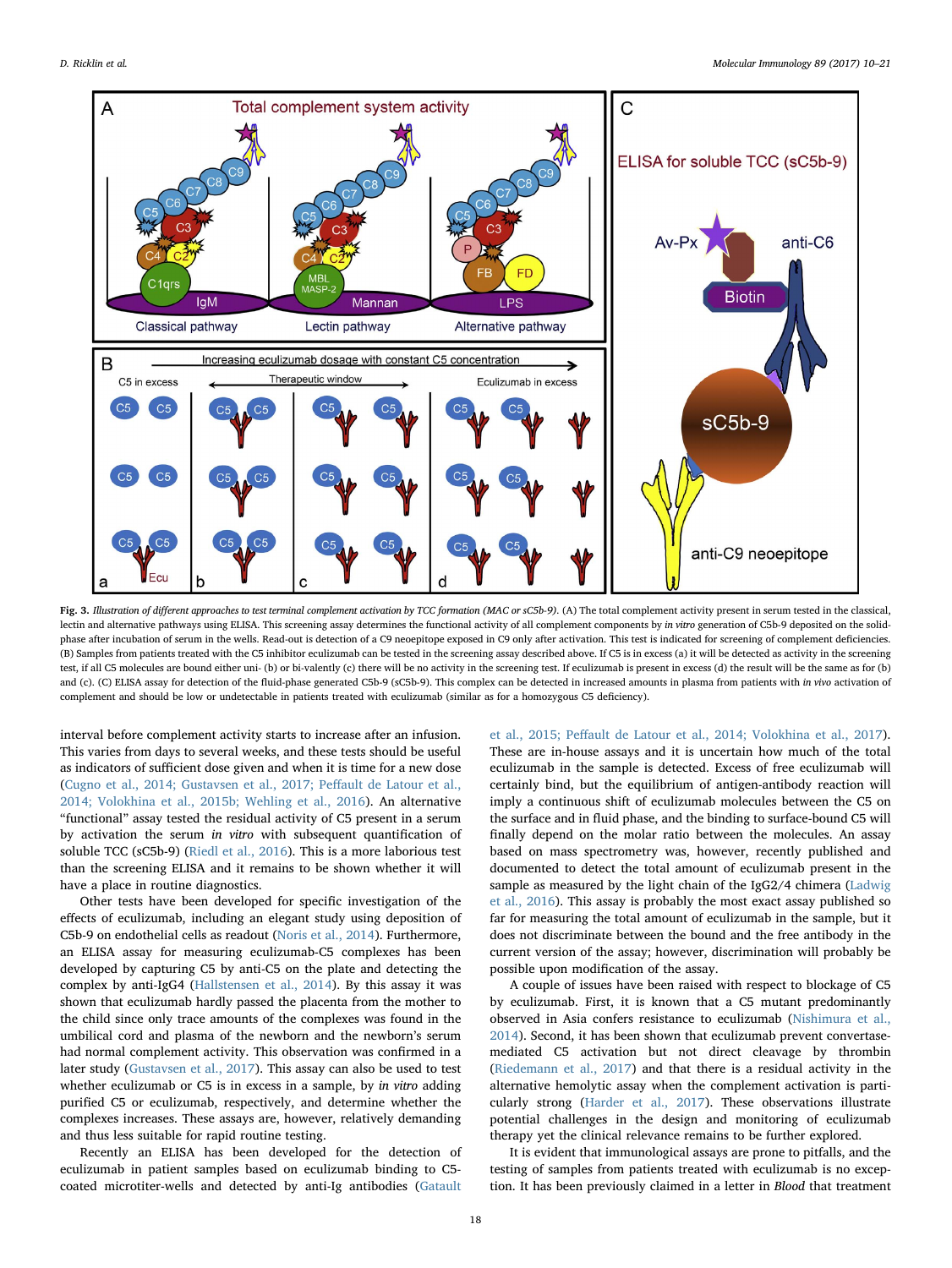with eculizumab would not prevent formation of C5a in vivo when the authors observed that C5a, but not sC5b-9, increased after infusion of eculizumab [\(Burwick et al., 2014\)](#page-9-18). This was, in our opinion, intuitively contradictory and could not be explained by established molecular mechanisms concerning the cleavage of C5. We therefore investigated this phenomenon in detail and showed that the unexpected finding was indeed caused by a false positive reaction with the specific C5a assay the authors used (provided by BD). We confirmed the reported results using the same assay, whereas we found no detectable C5a in two other well established C5a assays (from Hycult and RND) [\(Volokhina et al.,](#page-10-34) [2015a\)](#page-10-34). Binding of eculizumab to C5 induces a C5a neoepitope which is falsely detected as free C5a in the BD C5a assay. Thus, assays based on monoclonal antibodies to detect activation of complement should be carefully investigated, in particular with respect to C5 in the case of eculizumab, but also as a general principle to avoid misinterpretations of important tests used to follow-up of patients. Complement activation products are indeed important not only in diagnostics, but also in therapy monitoring. Thus, in the case of inhibiting C5, both the functional tests and the detection of activation products beyond C5 (i.e. C5a and sC5b-9) should be negative.

In conclusion, prospective studies comparing different assays in the evaluation of patients treated with eculizumab, and with other complement inhibitors in the future, are necessary to provide robust guidelines for optimal and individualized therapies in complement-mediated diseases.

#### 5.9. Quality and standardization

Since many of the complement tests have not yet been officially approved and various laboratories use modifications of previously described tests or use their own in-house assays, there is a definite need for improvement of test quality and for standardization of the assays. Therefore, the International Complement Society (ICS) has established a committee working on standardization and external quality assessment (EQA) of complement diagnostics. This entity is an official sub-committee for the Standardization and Quality Assessment of Complement Measurements, belonging to the IUIS Quality Assessment and Standardization Committee [\(http://www.iuisonline.](http://www.iuisonline.org/index.php?option=com_content%26view=article%26id=64%26Itemid=69) [org/index.php?option=com\\_content&view=article&id=64&Itemid=](http://www.iuisonline.org/index.php?option=com_content%26view=article%26id=64%26Itemid=69) [69\)](http://www.iuisonline.org/index.php?option=com_content%26view=article%26id=64%26Itemid=69). This committee is active in EQA with a number of international complement laboratories being involved, and it will become even more important in the future to guide recommendations of complement tests both for diagnostics and for treatment monitoring. Furthermore the European Complement Network has established a link on their website to laboratories offering routine complement diagnostics across country borders (<http://www.ecomplement.org/>).

#### 6. Conclusions and perspectives

The status of complement in the clinical arena has profoundly changed, thanks to new biomedical and molecular insight in its disease involvement and the availability of the first complement-targeted drugs in the clinic or in clinical trials. Many of the initial challenges and reservations could be diminished, giving rise to a new surge in the development of new drug candidates and the identification of interesting potential indications. Owing to the vast and constantly growing diversity in disease processes, potential indications and emerging treatment options in complement-mediated disorders, knowing a patient's distinct complement profile will become ever more important. The recent improvements and diversification in diagnostic tools to determine the concentration, function, activity and alteration of complement cascade components are important steps in this context. Genetic tools in particular have changed the field substantially and may help narrowing down disease spectra, choosing appropriate treatment options and selecting the best patient population to be enrolled in clinical trials. This will be critical for advancing complement even

further to the clinic. Diagnostic centers offering complement tests are already emerging in many regions. However, even the best diagnostic tool is a blunt instrument without the capability of correctly interpreting the test results and tailoring the treatment strategy accordingly. Careful standardization efforts as well as close collaboration and scientific exchange between academic researchers, industrial scientists, diagnostic and clinical experts will therefore be critical for achieving the next stage in complement-targeted therapies.

# Appendix A. Supplementary data

Supplementary data associated with this article can be found, in the online version, at [http://dx.doi.org/10.1016/j.molimm.2017.05.013.](http://dx.doi.org/10.1016/j.molimm.2017.05.013)

#### References

- <span id="page-9-5"></span>[Barratt-Due, A., Floisand, Y., Orrem, H.L., Kvam, A.K., Holme, P.A., Bergseth, G.,](http://refhub.elsevier.com/S0161-5890(17)30138-4/sbref0005) [Tjonnfjord, G.E., Mollnes, T.E., 2016. Complement activation is a crucial pathogenic](http://refhub.elsevier.com/S0161-5890(17)30138-4/sbref0005) [factor in catastrophic antiphospholipid syndrome. Rheumatology \(Oxford\) 55,](http://refhub.elsevier.com/S0161-5890(17)30138-4/sbref0005) 1337–[1339](http://refhub.elsevier.com/S0161-5890(17)30138-4/sbref0005).
- <span id="page-9-6"></span>Bergseth, G., Ludviksen, J.K., Kirschfi[nk, M., Giclas, P.C., Nilsson, B., Mollnes, T.E., 2013.](http://refhub.elsevier.com/S0161-5890(17)30138-4/sbref0010) [An international serum standard for application in assays to detect human](http://refhub.elsevier.com/S0161-5890(17)30138-4/sbref0010) [complement activation products. Mol. Immunol. 56, 232](http://refhub.elsevier.com/S0161-5890(17)30138-4/sbref0010)–239.
- <span id="page-9-3"></span>[Boyer, D.S., Schmidt-Erfurth, U., van Lookeren Campagne, M., Henry, E.C., Brittain, C.,](http://refhub.elsevier.com/S0161-5890(17)30138-4/sbref0015) [2016. The pathophysiology of geographic atrophy secondary to age-related macular](http://refhub.elsevier.com/S0161-5890(17)30138-4/sbref0015) [degeneration and the complement pathway as a therapeutic target. Retina 37,](http://refhub.elsevier.com/S0161-5890(17)30138-4/sbref0015) 819–[835](http://refhub.elsevier.com/S0161-5890(17)30138-4/sbref0015).
- <span id="page-9-18"></span>[Burwick, R.M., Burwick, N.R., Feinberg, B.B., 2014. Eculizumab fails to inhibit generation](http://refhub.elsevier.com/S0161-5890(17)30138-4/sbref0020) [of C5a in vivo. Blood 124, 3502](http://refhub.elsevier.com/S0161-5890(17)30138-4/sbref0020)–3503.
- <span id="page-9-4"></span>[Castaneda-Sanabria, J., Hajage, D., Le Jouan, M., Perozziello, A., Tubach, F., 2016. O](http://refhub.elsevier.com/S0161-5890(17)30138-4/sbref0025)ff[label use of the expensive orphan drug eculizumab in France 2009](http://refhub.elsevier.com/S0161-5890(17)30138-4/sbref0025)–2013 and the [impact of literature: focus on the transplantation](http://refhub.elsevier.com/S0161-5890(17)30138-4/sbref0025) field. Eur. J. Clin. Pharmacol. 72, 737–[746](http://refhub.elsevier.com/S0161-5890(17)30138-4/sbref0025).
- <span id="page-9-11"></span>[Chiodini, B.D., Davin, J.C., Corazza, F., Khaldi, K., Dahan, K., Ismaili, K., Adams, B., 2014.](http://refhub.elsevier.com/S0161-5890(17)30138-4/sbref0030) [Eculizumab in anti-Factor H antibodies associated with atypical hemolytic uremic](http://refhub.elsevier.com/S0161-5890(17)30138-4/sbref0030) [syndrome. Pediatrics 133, e1764](http://refhub.elsevier.com/S0161-5890(17)30138-4/sbref0030)–1768.
- <span id="page-9-8"></span>[Cicardi, M., Zanichelli, A., 2010. The acquired de](http://refhub.elsevier.com/S0161-5890(17)30138-4/sbref0035)ficiency of C1-Inhibitor: [lymphoproliferation and angioedema. Curr. Mol. Med. 10, 354](http://refhub.elsevier.com/S0161-5890(17)30138-4/sbref0035)–360.
- <span id="page-9-12"></span>[Cook, H.T., Pickering, M.C., 2015. Histopathology of MPGN and C3 glomerulopathies.](http://refhub.elsevier.com/S0161-5890(17)30138-4/sbref0040) [Nat. Rev. Nephrol. 11, 14](http://refhub.elsevier.com/S0161-5890(17)30138-4/sbref0040)–22.
- <span id="page-9-14"></span>[Cugno, M., Gualtierotti, R., Possenti, I., Testa, S., Tel, F., Gri](http://refhub.elsevier.com/S0161-5890(17)30138-4/sbref0045)ffini, S., Grovetti, E., [Tedeschi, S., Salardi, S., Cresseri, D., Messa, P., Ardissino, G., 2014. Complement](http://refhub.elsevier.com/S0161-5890(17)30138-4/sbref0045) [functional tests for monitoring eculizumab treatment in patients with atypical](http://refhub.elsevier.com/S0161-5890(17)30138-4/sbref0045) [hemolytic uremic syndrome. J. Thromb. Haemost. 12, 1440](http://refhub.elsevier.com/S0161-5890(17)30138-4/sbref0045)-1448.
- <span id="page-9-9"></span>[Davis III, A.E., 2005. The pathophysiology of hereditary angioedema. Clin. Immunol.](http://refhub.elsevier.com/S0161-5890(17)30138-4/sbref0050) [114, 3](http://refhub.elsevier.com/S0161-5890(17)30138-4/sbref0050)–9.
- <span id="page-9-13"></span>[de Cordoba, S.R., 2015. Complement genetics and susceptibility to in](http://refhub.elsevier.com/S0161-5890(17)30138-4/sbref0055)flammatory disease. [Lessons from genotype-phenotype correlations. Immunobiology](http://refhub.elsevier.com/S0161-5890(17)30138-4/sbref0055).
- [De Vriese, A.S., Sethi, S., Van, P.J., Nath, K.A., Fervenza, F.C., 2015. Kidney disease](http://refhub.elsevier.com/S0161-5890(17)30138-4/sbref0060) [caused by dysregulation of the complement alternative pathway: an etiologic](http://refhub.elsevier.com/S0161-5890(17)30138-4/sbref0060) [approach. J. Am. Soc. Nephrol. 26, 2917](http://refhub.elsevier.com/S0161-5890(17)30138-4/sbref0060)–2929.
- <span id="page-9-7"></span>[Deppisch, R., Schmitt, V., Bommer, J., Hansch, G.M., Ritz, E., Rauterberg, E.W., 1990.](http://refhub.elsevier.com/S0161-5890(17)30138-4/sbref0065) [Fluid phase generation of terminal complement complex as a novel index of](http://refhub.elsevier.com/S0161-5890(17)30138-4/sbref0065) [bioincompatibility. Kidney Int. 37, 696](http://refhub.elsevier.com/S0161-5890(17)30138-4/sbref0065)–706.
- <span id="page-9-10"></span>[Durey, M.D., Sinha, A., Togarsimalemath, S.K., Bagga, A., 2016. Anti-complement-factor](http://refhub.elsevier.com/S0161-5890(17)30138-4/sbref0070) [H-associated glomerulopathies. Nat. Rev. Nephrol. 12, 563](http://refhub.elsevier.com/S0161-5890(17)30138-4/sbref0070)–578.
- <span id="page-9-2"></span>[Ehmann, D.S., Regillo, C.D., 2016. Complement inhibition for the treatment of geographic](http://refhub.elsevier.com/S0161-5890(17)30138-4/sbref0075) [athrophy. Rev. Ophtalmol. 6, 69](http://refhub.elsevier.com/S0161-5890(17)30138-4/sbref0075)–73.
- <span id="page-9-0"></span>[Foley, J.H., 2016. Examining coagulation-complement crosstalk: complement activation](http://refhub.elsevier.com/S0161-5890(17)30138-4/sbref0080) [and thrombosis. Thromb. Res. 141 \(Suppl. 2\), S50](http://refhub.elsevier.com/S0161-5890(17)30138-4/sbref0080)–54.
- <span id="page-9-17"></span>[Gatault, P., Brachet, G., Ternant, D., Degenne, D., Recipon, G., Barbet, C., Gyan, E.,](http://refhub.elsevier.com/S0161-5890(17)30138-4/sbref0085) [Gouilleux-Gruart, V., Bordes, C., Farrell, A., Halimi, J.M., Watier, H., 2015.](http://refhub.elsevier.com/S0161-5890(17)30138-4/sbref0085) Therapeutic [drug monitoring of eculizumab: rationale for an individualized dosing](http://refhub.elsevier.com/S0161-5890(17)30138-4/sbref0085) [schedule. MAbs 7, 1205](http://refhub.elsevier.com/S0161-5890(17)30138-4/sbref0085)–1211.
- <span id="page-9-16"></span>[Gustavsen, A., Skattum, L., Bergseth, G., Lorentzen, B., Floisand, Y., Bosnes, V., Mollnes,](http://refhub.elsevier.com/S0161-5890(17)30138-4/sbref0090) T.E., Barratt-Due, A., 2017. Eff[ect on mother and child of eculizumab given before](http://refhub.elsevier.com/S0161-5890(17)30138-4/sbref0090) [caesarean section in a patient with severe antiphospholipid syndrome: a case report.](http://refhub.elsevier.com/S0161-5890(17)30138-4/sbref0090) [Medicine \(Baltimore\) 96, e6338.](http://refhub.elsevier.com/S0161-5890(17)30138-4/sbref0090)
- <span id="page-9-1"></span>[Hageman, G.S., Anderson, D.H., Johnson, L.V., Hancox, L.S., Taiber, A.J., Hardisty, L.I.,](http://refhub.elsevier.com/S0161-5890(17)30138-4/sbref0095) [Hageman, J.L., Stockman, H.A., Borchardt, J.D., Gehrs, K.M., Smith, R.J., Silvestri,](http://refhub.elsevier.com/S0161-5890(17)30138-4/sbref0095) [G., Russell, S.R., Klaver, C.C., Barbazetto, I., Chang, S., Yannuzzi, L.A., Barile, G.R.,](http://refhub.elsevier.com/S0161-5890(17)30138-4/sbref0095) [Merriam, J.C., Smith, R.T., Olsh, A.K., Bergeron, J., Zernant, J., Merriam, J.E., Gold,](http://refhub.elsevier.com/S0161-5890(17)30138-4/sbref0095) [B., Dean, M., Allikmets, R., 2005. A common haplotype in the complement regulatory](http://refhub.elsevier.com/S0161-5890(17)30138-4/sbref0095) [gene factor H \(HF1/CFH\) predisposes individuals to age-related macular](http://refhub.elsevier.com/S0161-5890(17)30138-4/sbref0095) [degeneration. Proc. Natl. Acad. Sci. U. S. A. 102, 7227](http://refhub.elsevier.com/S0161-5890(17)30138-4/sbref0095)–7232.
- <span id="page-9-15"></span>[Hallstensen, R.F., Bergseth, G., Foss, S., Jaeger, S., Gedde-Dahl, T., Holt, J., Christiansen,](http://refhub.elsevier.com/S0161-5890(17)30138-4/sbref0100) [D., Lau, C., Brekke, O.L., Armstrong, E., Stefanovic, V., Andersen, J.T., Sandlie, I.,](http://refhub.elsevier.com/S0161-5890(17)30138-4/sbref0100) [Mollnes, T.E., 2014. Eculizumab treatment during pregnancy does not a](http://refhub.elsevier.com/S0161-5890(17)30138-4/sbref0100)ffect the [complement system activity of the newborn. Immunobiology 220, 452](http://refhub.elsevier.com/S0161-5890(17)30138-4/sbref0100)–459.
- [Harboe, M., Ulvund, G., Vien, L., Fung, M., Mollnes, T.E., 2004. The quantitative role of](http://refhub.elsevier.com/S0161-5890(17)30138-4/sbref0105) alternative pathway amplifi[cation in classical pathway induced terminal complement](http://refhub.elsevier.com/S0161-5890(17)30138-4/sbref0105)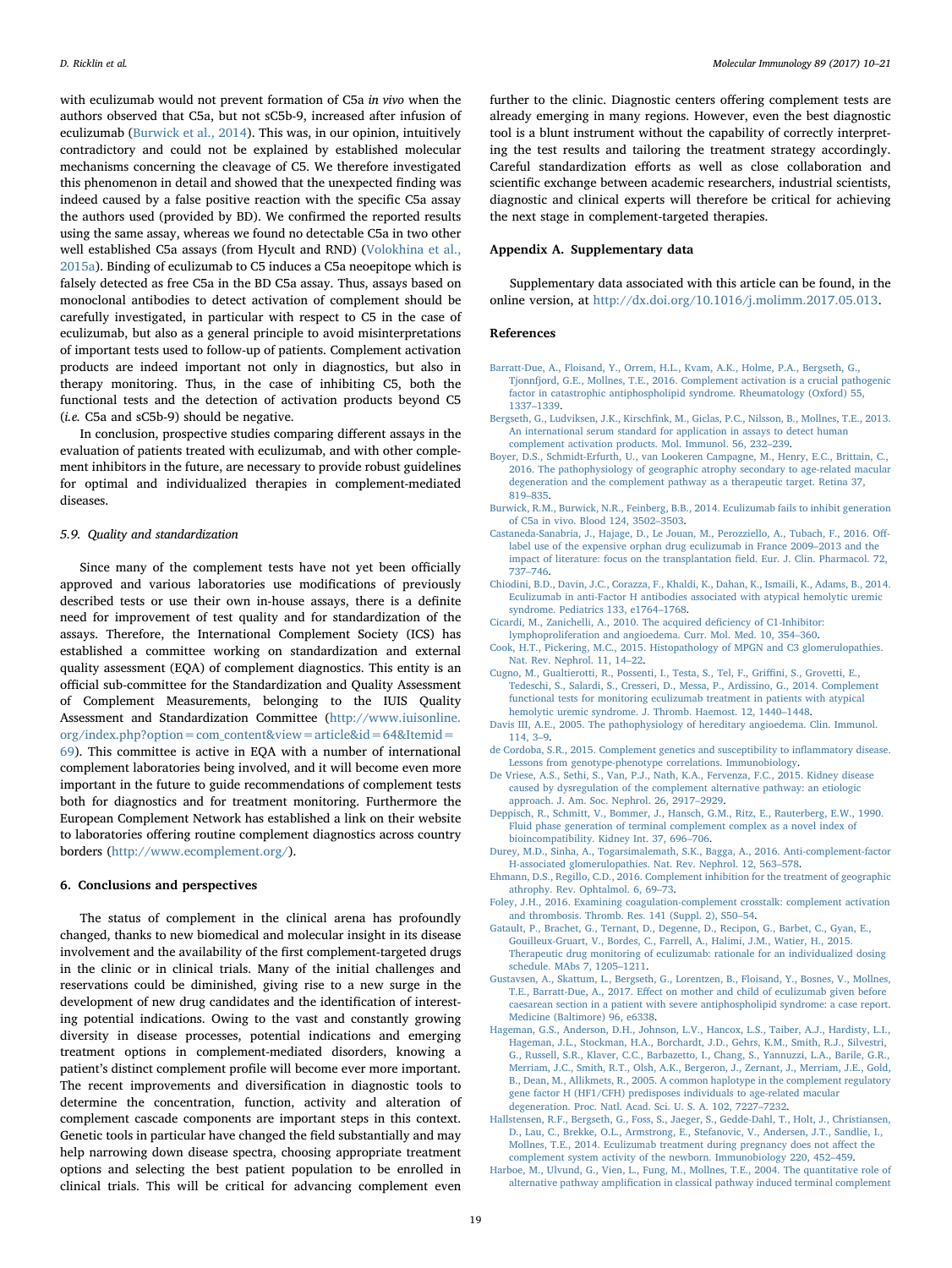[activation. Clin. Exp. Immunol. 138, 439](http://refhub.elsevier.com/S0161-5890(17)30138-4/sbref0105)–446.

- <span id="page-10-2"></span>[Harboe, M., Garred, P., Karlstrom, E., Lindstad, J.K., Stahl, G.L., Mollnes, T.E., 2009. The](http://refhub.elsevier.com/S0161-5890(17)30138-4/sbref0110) down-stream eff[ects of mannan-induced lectin complement pathway activation](http://refhub.elsevier.com/S0161-5890(17)30138-4/sbref0110) [depend quantitatively on alternative pathway ampli](http://refhub.elsevier.com/S0161-5890(17)30138-4/sbref0110)fication. Mol. Immunol. 47, 373–[380](http://refhub.elsevier.com/S0161-5890(17)30138-4/sbref0110).
- <span id="page-10-18"></span>[Harboe, M., Thorgersen, E.B., Mollnes, T.E., 2011. Advances in assay of complement](http://refhub.elsevier.com/S0161-5890(17)30138-4/sbref0115) [function and activation. Adv. Drug Deliv. Rev. 63, 976](http://refhub.elsevier.com/S0161-5890(17)30138-4/sbref0115)–987.
- <span id="page-10-33"></span>[Harder, M.J., Kuhn, N., Schrezenmeier, H., Hochsmann, B., von Zabern, I., Weinstock, C.,](http://refhub.elsevier.com/S0161-5890(17)30138-4/sbref0120) [Simmet, T., Ricklin, D., Lambris, J.D., Skerra, A., Anliker, M., Schmidt, C.Q., 2017.](http://refhub.elsevier.com/S0161-5890(17)30138-4/sbref0120) [Incomplete inhibition by eculizumab: mechanistic evidence for residual C5 activity](http://refhub.elsevier.com/S0161-5890(17)30138-4/sbref0120) [during strong complement activation. Blood 129, 970](http://refhub.elsevier.com/S0161-5890(17)30138-4/sbref0120)–980.
- <span id="page-10-7"></span>[Harris, C.L., Heurich, M., Cordoba, S.R., Morgan, B.P., 2012. The complotype: dictating](http://refhub.elsevier.com/S0161-5890(17)30138-4/sbref0125) risk for infl[ammation and infection. Trends Immunol. 33, 513](http://refhub.elsevier.com/S0161-5890(17)30138-4/sbref0125)–521.
- [Heurich, M., Martinez-Barricarte, R., Francis, N.J., Roberts, D.L., Rodriguez de, C.S.,](http://refhub.elsevier.com/S0161-5890(17)30138-4/sbref0130) [Morgan, B.P., Harris, C.L., 2011. Common polymorphisms in C3, factor B, and factor](http://refhub.elsevier.com/S0161-5890(17)30138-4/sbref0130) [H collaborate to determine systemic complement activity and disease risk. Proc. Natl.](http://refhub.elsevier.com/S0161-5890(17)30138-4/sbref0130) [Acad. Sci. U. S. A. 108, 8761](http://refhub.elsevier.com/S0161-5890(17)30138-4/sbref0130)–8766.
- <span id="page-10-17"></span>Holz, F., Schmitz-Valckenberg, B., Yaspan, B., Li, Z., Henry, E., Strauss, E., (2014) The MAHALO phase II results- lampalizumab (anti-factor D) in patients with geographic atrophy, 14th EURETINA Congress, DOI.
- <span id="page-10-19"></span>[Joiner, K.A., Hawiger, A., Gelfand, J.A., 1983. A study of optimal reaction conditions for](http://refhub.elsevier.com/S0161-5890(17)30138-4/sbref0140) [an assay of the human alternative complement pathway. Am. J. Clin. Pathol. 79,](http://refhub.elsevier.com/S0161-5890(17)30138-4/sbref0140) 65–[72](http://refhub.elsevier.com/S0161-5890(17)30138-4/sbref0140).
- <span id="page-10-26"></span>Kao, A.H., Navratil, J.S., Ruffi[ng, M.J., Liu, C.C., Hawkins, D., McKinnon, K.M.,](http://refhub.elsevier.com/S0161-5890(17)30138-4/sbref0145) [Danchenko, N., Ahearn, J.M., Manzi, S., 2010. Erythrocyte C3d and C4d for](http://refhub.elsevier.com/S0161-5890(17)30138-4/sbref0145) [monitoring disease activity in systemic lupus erythematosus. Arthritis Rheum. 62,](http://refhub.elsevier.com/S0161-5890(17)30138-4/sbref0145) 837–[844](http://refhub.elsevier.com/S0161-5890(17)30138-4/sbref0145).
- <span id="page-10-14"></span>[Katschke, K.J. Jr., Wu, P., Ganesan, R., Kelley, R.F., Mathieu, M.A., Hass, P.E., Murray, J.,](http://refhub.elsevier.com/S0161-5890(17)30138-4/sbref0150) [Kirchhofer, D., Wiesmann, C., van Lookeren Campagne, M., 2012. Inhibiting](http://refhub.elsevier.com/S0161-5890(17)30138-4/sbref0150) [alternative pathway complement activation by targeting the factor D exosite. J. Biol.](http://refhub.elsevier.com/S0161-5890(17)30138-4/sbref0150) [Chem. 287, 12886](http://refhub.elsevier.com/S0161-5890(17)30138-4/sbref0150)–12892.
- <span id="page-10-30"></span>[Ladwig, P.M., Barnidge, D.R., Willrich, M.A., 2016. Quanti](http://refhub.elsevier.com/S0161-5890(17)30138-4/sbref0155)fication of the IgG2/4 kappa [monoclonal therapeutic eculizumab from serum using isotype speci](http://refhub.elsevier.com/S0161-5890(17)30138-4/sbref0155)fic affinity purification and microfl[ow LC-ESI-Q-TOF mass spectrometry. J. Am. Soc. Mass](http://refhub.elsevier.com/S0161-5890(17)30138-4/sbref0155) [Spectrom. 811](http://refhub.elsevier.com/S0161-5890(17)30138-4/sbref0155)–817.

[Le, Q.M., Roumenina, L., Noris, M., Fremeaux-Bacchi, V., 2010. Atypical hemolytic](http://refhub.elsevier.com/S0161-5890(17)30138-4/sbref0160) [uremic syndrome associated with mutations in complement regulator genes. Semin.](http://refhub.elsevier.com/S0161-5890(17)30138-4/sbref0160) [Thromb. Hemost. 36, 641](http://refhub.elsevier.com/S0161-5890(17)30138-4/sbref0160)–652.

- [Loirat, C., Fakhouri, F., Ariceta, G., Besbas, N., Bitzan, M., Bjerre, A., Coppo, R., Emma, F.,](http://refhub.elsevier.com/S0161-5890(17)30138-4/sbref0165) [Johnson, S., Karpman, D., Landau, D., Langman, C.B., Lapeyraque, A.L., Licht, C.,](http://refhub.elsevier.com/S0161-5890(17)30138-4/sbref0165) [Nester, C., Pecoraro, C., Riedl, M., van de Kar, N.C., Van de Walle, J., Vivarelli, M.,](http://refhub.elsevier.com/S0161-5890(17)30138-4/sbref0165) [Fremeaux-Bacchi, V., 2015. An international consensus approach to the management](http://refhub.elsevier.com/S0161-5890(17)30138-4/sbref0165) [of atypical hemolytic uremic syndrome in children. Pediatr. Nephrol. 31, 15](http://refhub.elsevier.com/S0161-5890(17)30138-4/sbref0165)–39.
- <span id="page-10-16"></span>[Loyet, K.M., Good, J., Davancaze, T., Sturgeon, L., Wang, X., Yang, J., Le, K., Wong, M.,](http://refhub.elsevier.com/S0161-5890(17)30138-4/sbref0170) [Hass, P.E., van Lookeren, C.M., Haughney, P., Morimoto, A., Damico-Beyer, L.A.,](http://refhub.elsevier.com/S0161-5890(17)30138-4/sbref0170) [DeForge, L.E., 2014a. Complement Inhibition in cynomolgus monkey by anti-factor D](http://refhub.elsevier.com/S0161-5890(17)30138-4/sbref0170) [antigen-binding fragment for the treatment of an advanced form of dry age-related](http://refhub.elsevier.com/S0161-5890(17)30138-4/sbref0170) [macular degeneration. J. Pharmacol. Exp. Ther. 351, 527](http://refhub.elsevier.com/S0161-5890(17)30138-4/sbref0170)–537.
- <span id="page-10-15"></span>Loyet, [K.M., Good, J., Davancaze, T., Sturgeon, L., Wang, X., Yang, J., Le, K.N., Wong, M.,](http://refhub.elsevier.com/S0161-5890(17)30138-4/sbref0175) [Hass, P.E., van Lookeren Campagne, M., Haughney, P.C., Morimoto, A., Damico-](http://refhub.elsevier.com/S0161-5890(17)30138-4/sbref0175)[Beyer, L.A., DeForge, L.E., 2014b. Complement inhibition in cynomolgus monkeys by](http://refhub.elsevier.com/S0161-5890(17)30138-4/sbref0175) [anti-factor d antigen-binding fragment for the treatment of an advanced form of dry](http://refhub.elsevier.com/S0161-5890(17)30138-4/sbref0175) [age-related macular degeneration. J. Pharmacol. Exp. Ther. 351, 527](http://refhub.elsevier.com/S0161-5890(17)30138-4/sbref0175)–537.

<span id="page-10-25"></span>[Mahler, M., van Schaarenburg, R.A., Trouw, L.A., 2013. Anti-C1q autoantibodies, novel](http://refhub.elsevier.com/S0161-5890(17)30138-4/sbref0180) [tests, and clinical consequences. Front. Immunol. 4, 117](http://refhub.elsevier.com/S0161-5890(17)30138-4/sbref0180).

- [Mayer, M.M., 1958. Studies on the mechanism of hemolysis by antibody and complement.](http://refhub.elsevier.com/S0161-5890(17)30138-4/sbref0185) [Prog. Allergy 5, 215](http://refhub.elsevier.com/S0161-5890(17)30138-4/sbref0185)–270.
- <span id="page-10-1"></span>[Merle, N.S., Church, S.E., Fremeaux-Bacchi, V., Roumenina, L.T., 2015a. Complement](http://refhub.elsevier.com/S0161-5890(17)30138-4/sbref0190) system part I − [molecular mechanisms of activation and regulation. Front. Immunol.](http://refhub.elsevier.com/S0161-5890(17)30138-4/sbref0190) [6, 262.](http://refhub.elsevier.com/S0161-5890(17)30138-4/sbref0190)
- <span id="page-10-3"></span>[Merle, N.S., Noe, R., Halbwachs-Mecarelli, L., Fremeaux-Bacchi, V., Roumenina, L.T.,](http://refhub.elsevier.com/S0161-5890(17)30138-4/sbref0195) [2015b. Complement system part II: role in immunity. Front. Immunol. 6, 257](http://refhub.elsevier.com/S0161-5890(17)30138-4/sbref0195).
- <span id="page-10-12"></span>[Mollnes, T.E., Jokiranta, T.S., Truedsson, L., Nilsson, B., Rodriguez de, C.S., Kirsch](http://refhub.elsevier.com/S0161-5890(17)30138-4/sbref0200)fink, [M., 2007. Complement analysis in the 21st century. Mol. Immunol. 44, 3838](http://refhub.elsevier.com/S0161-5890(17)30138-4/sbref0200)–3849.
- [Mollnes, T.E., 1985. Early- and late-phase activation of complement evaluated by plasma](http://refhub.elsevier.com/S0161-5890(17)30138-4/sbref0205) [levels of C3d,g and the terminal complement complex. Complement 2, 156](http://refhub.elsevier.com/S0161-5890(17)30138-4/sbref0205)–164.
- <span id="page-10-9"></span>[Morgan, B.P., Harris, C.L., 2015. Complement, a target for therapy in in](http://refhub.elsevier.com/S0161-5890(17)30138-4/sbref0210)flammatory and [degenerative diseases. Nat. Rev. Drug Discov. 14, 857](http://refhub.elsevier.com/S0161-5890(17)30138-4/sbref0210)–877.
- [Muroya, T., Kannan, L., Ghiran, I.C., Shevkoplyas, S.S., Paz, Z., Tsokos, M., Lucca, J.J.,](http://refhub.elsevier.com/S0161-5890(17)30138-4/sbref0215) [Shapiro, N.I., Tsokos, G.C., 2014. C4d deposits on the surface of RBCs in trauma](http://refhub.elsevier.com/S0161-5890(17)30138-4/sbref0215) [patients and interferes with their function. Crit. Care Med. 42, e364](http://refhub.elsevier.com/S0161-5890(17)30138-4/sbref0215)–e372.
- <span id="page-10-8"></span>[Nester, C.M., Barbour, T., de Cordoba, S.R., Dragon-Durey, M.A., Fremeaux-Bacchi, V.,](http://refhub.elsevier.com/S0161-5890(17)30138-4/sbref0220) [Goodship, T.H., Kavanagh, D., Noris, M., Pickering, M., Sanchez-Corral, P., Skerka,](http://refhub.elsevier.com/S0161-5890(17)30138-4/sbref0220) [C., Zipfel, P., Smith, R.J., 2015. Atypical aHUS: State of the art. Mol. Immunol. 67,](http://refhub.elsevier.com/S0161-5890(17)30138-4/sbref0220) 31–[42](http://refhub.elsevier.com/S0161-5890(17)30138-4/sbref0220).
- <span id="page-10-24"></span>[Nielsen, E.W., Johansen, H.T., Gaudesen, O., Osterud, B., Olsen, J.O., Hogasen, K., Hack,](http://refhub.elsevier.com/S0161-5890(17)30138-4/sbref0225) [C.E., Mollnes, T.E., 1995. C3 is activated in hereditary angioedema, and C1/C1](http://refhub.elsevier.com/S0161-5890(17)30138-4/sbref0225) [inhibitor complexes rise during physical stress in untreated patients. Scand. J.](http://refhub.elsevier.com/S0161-5890(17)30138-4/sbref0225) [Immunol. 42, 679](http://refhub.elsevier.com/S0161-5890(17)30138-4/sbref0225)–685.
- [Nilsson, B., Ekdahl, K.N., 2012. Complement diagnostics: concepts, indications, and](http://refhub.elsevier.com/S0161-5890(17)30138-4/sbref0230) [practical guidelines. Clin. Dev. Immunol. 2012, 962702](http://refhub.elsevier.com/S0161-5890(17)30138-4/sbref0230).
- <span id="page-10-31"></span>[Nishimura, J., Yamamoto, M., Hayashi, S., Ohyashiki, K., Ando, K., Brodsky, A.L., Noji,](http://refhub.elsevier.com/S0161-5890(17)30138-4/sbref0235) [H., Kitamura, K., Eto, T., Takahashi, T., Masuko, M., Matsumoto, T., Wano, Y.,](http://refhub.elsevier.com/S0161-5890(17)30138-4/sbref0235) [Shichishima, T., Shibayama, H., Hase, M., Li, L., Johnson, K., Lazarowski, A.,](http://refhub.elsevier.com/S0161-5890(17)30138-4/sbref0235) [Tamburini, P., Inazawa, J., Kinoshita, T., Kanakura, Y., 2014. Genetic variants in C5](http://refhub.elsevier.com/S0161-5890(17)30138-4/sbref0235) [and poor response to eculizumab. N. Engl. J. Med. 370, 632](http://refhub.elsevier.com/S0161-5890(17)30138-4/sbref0235)–639.
- <span id="page-10-29"></span>[Noris, M., Galbusera, M., Gastoldi, S., Macor, P., Banterla, F., Bresin, E., Tripodo, C.,](http://refhub.elsevier.com/S0161-5890(17)30138-4/sbref0240) [Bettoni, S., Donadelli, R., Valoti, E., Tedesco, F., Amore, A., Coppo, R., Ruggenenti,](http://refhub.elsevier.com/S0161-5890(17)30138-4/sbref0240) [P., Gotti, E., Remuzzi, G., 2014. Dynamics of complement activation in atypical HUS](http://refhub.elsevier.com/S0161-5890(17)30138-4/sbref0240) [and how to monitor eculizumab therapy. Blood 124, 1715](http://refhub.elsevier.com/S0161-5890(17)30138-4/sbref0240)–1726.
- <span id="page-10-23"></span>[Nurnberger, W., Bhakdi, S., 1984. Plasma C3d/C3 quotient as a parameter for in vivo](http://refhub.elsevier.com/S0161-5890(17)30138-4/sbref0245) [complement activation. J. Immunol. Methods 74, 87](http://refhub.elsevier.com/S0161-5890(17)30138-4/sbref0245)–91.
- <span id="page-10-22"></span>[Oppermann, M., Gotze, O., 1994. Plasma clearance of the human C5a anaphylatoxin by](http://refhub.elsevier.com/S0161-5890(17)30138-4/sbref0250) [binding to leucocyte C5a receptors. Immunology 82, 516](http://refhub.elsevier.com/S0161-5890(17)30138-4/sbref0250)–521.
- [Oppermann, M., Wurzner, R., 2010. Modern determination of complement activation.](http://refhub.elsevier.com/S0161-5890(17)30138-4/sbref0255) [Semin. Thromb. Hemost. 36, 611](http://refhub.elsevier.com/S0161-5890(17)30138-4/sbref0255)–619.
- Peff[ault de Latour, R., Fremeaux-Bacchi, V., Porcher, R., Xhaard, A., Rosain, J., Cadena,](http://refhub.elsevier.com/S0161-5890(17)30138-4/sbref0260) [C.D., Vieira-Martins, P., Roncelin, S., Rodriguez-Otero, P., Plessier, A., Sicre de, F.F.,](http://refhub.elsevier.com/S0161-5890(17)30138-4/sbref0260) [Abbes, S., Robin, M., Socie, G., 2014. Assessing complement blockade in patients with](http://refhub.elsevier.com/S0161-5890(17)30138-4/sbref0260) paroxysmal [nocturnal hemoglobinuria receiving eculizumab. Blood 125, 775](http://refhub.elsevier.com/S0161-5890(17)30138-4/sbref0260)–783.
- [Prohaszka, Z., Nilsson, B., Frazer-Abel, A., Kirsch](http://refhub.elsevier.com/S0161-5890(17)30138-4/sbref0265)fink, M., 2016. Complement analysis [2016: Clinical indications, laboratory diagnostics and quality control.](http://refhub.elsevier.com/S0161-5890(17)30138-4/sbref0265) [Immunobiology 221, 1247](http://refhub.elsevier.com/S0161-5890(17)30138-4/sbref0265)–1258.
- <span id="page-10-13"></span>[Ricklin, D., Lambris, J.D., 2007. Complement-targeted therapeutics. Nat. Biotechnol. 25,](http://refhub.elsevier.com/S0161-5890(17)30138-4/sbref0270) 1265–[1275](http://refhub.elsevier.com/S0161-5890(17)30138-4/sbref0270).
- <span id="page-10-5"></span>[Ricklin, D., Lambris, J.D., 2013. Complement in immune and in](http://refhub.elsevier.com/S0161-5890(17)30138-4/sbref0275)flammatory disorders: [pathophysiological mechanisms. J. Immunol. 190, 3831](http://refhub.elsevier.com/S0161-5890(17)30138-4/sbref0275)–3838.
- <span id="page-10-10"></span>[Ricklin, D., Lambris, J.D., 2016a. Complement therapeutics. Semin. Immunol. 28,](http://refhub.elsevier.com/S0161-5890(17)30138-4/sbref0280) 205–[207](http://refhub.elsevier.com/S0161-5890(17)30138-4/sbref0280).
- <span id="page-10-11"></span>[Ricklin, D., Lambris, J.D., 2016b. New milestones ahead in complement-targeted therapy.](http://refhub.elsevier.com/S0161-5890(17)30138-4/sbref0285) [Semin. Immunol. 28, 208](http://refhub.elsevier.com/S0161-5890(17)30138-4/sbref0285)–222.
- <span id="page-10-0"></span>[Ricklin, D., Hajishengallis, G., Yang, K., Lambris, J.D., 2010. Complement: a key system](http://refhub.elsevier.com/S0161-5890(17)30138-4/sbref0290) [for immune surveillance and homeostasis. Nat. Immunol. 11, 785](http://refhub.elsevier.com/S0161-5890(17)30138-4/sbref0290)–797.
- <span id="page-10-6"></span>[Ricklin, D., Reis, E.S., Lambris, J.D., 2016. Complement in disease: a defence system](http://refhub.elsevier.com/S0161-5890(17)30138-4/sbref0295) turning off[ensive. Nat. Rev. Nephrol. 12, 383](http://refhub.elsevier.com/S0161-5890(17)30138-4/sbref0295)–401.
- <span id="page-10-32"></span>[Riedemann, N.C., Habel, M., Ziereisen, J., Hermann, M., Schneider, C., Wehling, C.,](http://refhub.elsevier.com/S0161-5890(17)30138-4/sbref0300) Kirschfi[nk, M., Kentouche, K., Guo, R., 2017. Controlling the anaphylatoxin C5a in](http://refhub.elsevier.com/S0161-5890(17)30138-4/sbref0300) diseases requires a specifi[cally targeted inhibition. Clin. Immunol. 180, 25](http://refhub.elsevier.com/S0161-5890(17)30138-4/sbref0300)–32.
- <span id="page-10-28"></span>[Riedl, M., Hofer, J., Giner, T., Rosales, A., Ha](http://refhub.elsevier.com/S0161-5890(17)30138-4/sbref0305)ffner, K., Simonetti, G.D., Walden, U., Maier, [T., Heininger, D., Jeller, V., Weiss, G., van den Heuvel, L., Zimmerhackl, L.B.,](http://refhub.elsevier.com/S0161-5890(17)30138-4/sbref0305) [Wurzner, R., Jungraithmayr, T.C., 2016. Novel biomarker and easy to perform ELISA](http://refhub.elsevier.com/S0161-5890(17)30138-4/sbref0305) [for monitoring complement inhibition in patients with atypical hemolytic uremic](http://refhub.elsevier.com/S0161-5890(17)30138-4/sbref0305) [syndrome treated with eculizumab. J. Immunol. Methods 435, 60](http://refhub.elsevier.com/S0161-5890(17)30138-4/sbref0305)–67.
- [Roumenina, L.T., Loirat, C., Dragon-Durey, M.A., Halbwachs-Mecarelli, L., Sautes-](http://refhub.elsevier.com/S0161-5890(17)30138-4/sbref0310)[Fridman, C., Fremeaux-Bacchi, V., 2011. Alternative complement pathway](http://refhub.elsevier.com/S0161-5890(17)30138-4/sbref0310) [assessment in patients with atypical HUS. J. Immunol. Methods 365, 8](http://refhub.elsevier.com/S0161-5890(17)30138-4/sbref0310)–26.
- <span id="page-10-21"></span>[Roumenina, L.T., Frimat, M., Miller, E.C., Provot, F., Dragon-Durey, M.A., Bordereau, P.,](http://refhub.elsevier.com/S0161-5890(17)30138-4/sbref0315) [Bigot, S., Hue, C., Satchell, S.C., Mathieson, P.W., Mousson, C., Noel, C., Sautes-](http://refhub.elsevier.com/S0161-5890(17)30138-4/sbref0315)[Fridman, C., Halbwachs-Mecarelli, L., Atkinson, J.P., Lionet, A., Fremeaux-Bacchi, V.,](http://refhub.elsevier.com/S0161-5890(17)30138-4/sbref0315) [2012. A prevalent C3 mutation in aHUS patients causes a direct C3 convertase gain](http://refhub.elsevier.com/S0161-5890(17)30138-4/sbref0315)[of-function. Blood 119, 4182](http://refhub.elsevier.com/S0161-5890(17)30138-4/sbref0315)–4191.
- <span id="page-10-4"></span>[Schmidt, C.Q., Lambris, J.D., Ricklin, D., 2016. Protection of host cells by complement](http://refhub.elsevier.com/S0161-5890(17)30138-4/sbref0320) [regulators. Immunol. Rev. 274, 152](http://refhub.elsevier.com/S0161-5890(17)30138-4/sbref0320)–171.
- <span id="page-10-20"></span>[Seelen, M.A., Roos, A., Wieslander, J., Mollnes, T.E., Sjoholm, A.G., Wurzner, R., Loos, M.,](http://refhub.elsevier.com/S0161-5890(17)30138-4/sbref0325) [Tedesco, F., Sim, R.B., Garred, P., Alexopoulos, E., Turner, M.W., Daha, M.R., 2005.](http://refhub.elsevier.com/S0161-5890(17)30138-4/sbref0325) [Functional analysis of the classical, alternative, and MBL pathways of the](http://refhub.elsevier.com/S0161-5890(17)30138-4/sbref0325) [complement system: standardization and validation of a simple ELISA. J. Immunol.](http://refhub.elsevier.com/S0161-5890(17)30138-4/sbref0325) [Methods 296, 187](http://refhub.elsevier.com/S0161-5890(17)30138-4/sbref0325)–198.
- [Servais, A., Noel, L.H., Roumenina, L.T., Le, Q.M., Ngo, S., Dragon-Durey, M.A., Macher,](http://refhub.elsevier.com/S0161-5890(17)30138-4/sbref0330) [M.A., Zuber, J., Karras, A., Provot, F., Moulin, B., Grunfeld, J.P., Niaudet, P., Lesavre,](http://refhub.elsevier.com/S0161-5890(17)30138-4/sbref0330) [P., Fremeaux-Bacchi, V., 2012. Acquired and genetic complement abnormalities play](http://refhub.elsevier.com/S0161-5890(17)30138-4/sbref0330) [a critical role in dense deposit disease and other C3 glomerulopathies. Kidney Int. 82,](http://refhub.elsevier.com/S0161-5890(17)30138-4/sbref0330) 454–[464](http://refhub.elsevier.com/S0161-5890(17)30138-4/sbref0330).
- <span id="page-10-27"></span>[Solez, K., Colvin, R.B., Racusen, L.C., Haas, M., Sis, B., Mengel, M., Halloran, P.F.,](http://refhub.elsevier.com/S0161-5890(17)30138-4/sbref0335) Baldwin, W., Banfi[, G., Collins, A.B., Cosio, F., David, D.S., Drachenberg, C., Einecke,](http://refhub.elsevier.com/S0161-5890(17)30138-4/sbref0335) [G., Fogo, A.B., Gibson, I.W., Glotz, D., Iskandar, S.S., Kraus, E., Lerut, E., Mannon,](http://refhub.elsevier.com/S0161-5890(17)30138-4/sbref0335) [R.B., Mihatsch, M., Nankivell, B.J., Nickeleit, V., Papadimitriou, J.C., Randhawa, P.,](http://refhub.elsevier.com/S0161-5890(17)30138-4/sbref0335) [Regele, H., Renaudin, K., Roberts, I., Seron, D., Smith, R.N., Valente, M., 2008. Ban](http://refhub.elsevier.com/S0161-5890(17)30138-4/sbref0335)ff 07 classifi[cation of renal allograft pathology: updates and future directions. Am. J.](http://refhub.elsevier.com/S0161-5890(17)30138-4/sbref0335) [Transp. 8, 753](http://refhub.elsevier.com/S0161-5890(17)30138-4/sbref0335)–760.
- [Stites, E., Le, Q.M., Thurman, J.M., 2015. The complement system and antibody-Mediated](http://refhub.elsevier.com/S0161-5890(17)30138-4/sbref0340) [transplant rejection. J. Immunol. 195, 5525](http://refhub.elsevier.com/S0161-5890(17)30138-4/sbref0340)–5531.
- [van Lookeren Campagne, M., Strauss, E.C., Yaspan, B.L., 2016. Age-related macular](http://refhub.elsevier.com/S0161-5890(17)30138-4/sbref0345) [degeneration: complement in action. Immunobiology 221, 733](http://refhub.elsevier.com/S0161-5890(17)30138-4/sbref0345)–739.
- <span id="page-10-34"></span>[Volokhina, E.B., Bergseth, G., van de Kar, N.C., van den Heuvel, L.P., Mollnes, T.E.,](http://refhub.elsevier.com/S0161-5890(17)30138-4/sbref0350) 2015a. Eculizumab treatment effi[ciently prevents C5 cleavage without C5a](http://refhub.elsevier.com/S0161-5890(17)30138-4/sbref0350) [generation in vivo. Blood 126, 278](http://refhub.elsevier.com/S0161-5890(17)30138-4/sbref0350)–279.
- [Volokhina, E.B., van de Kar, N.C., Bergseth, G., van der Velden, T.J., Westra, D., Wetzels,](http://refhub.elsevier.com/S0161-5890(17)30138-4/sbref0355) [J.F., van den Heuvel, L.P., Mollnes, T.E., 2015b. Sensitive, reliable and easy](http://refhub.elsevier.com/S0161-5890(17)30138-4/sbref0355)[performed laboratory monitoring of eculizumab therapy in atypical hemolytic uremic](http://refhub.elsevier.com/S0161-5890(17)30138-4/sbref0355) [syndrome. Clin. Immunol. 160, 237](http://refhub.elsevier.com/S0161-5890(17)30138-4/sbref0355)–243.
- Volokhina, E., Wijnsma, K., van der Molen, R., Roeleveld, N., van der Velden, T., Goertz, J., Sweep, F., Bruggemann, R.J., Wetzels, J., van de Kar, N., van den Heuvel, L., 2017. Eculizumab dosing regimen in atypical HUS: Possibilities for individualized treatment. Clin. Pharmacol. Ther.. [http://dx.doi.org/10.1002/cpt.686.](http://dx.doi.org/10.1002/cpt.686) (Epub ahead [of print\)](http://dx.doi.org/10.1002/cpt.686).
- [Wagner, J.L., Hugli, T.E., 1984. Radioimmunoassay for anaphylatoxins: a sensitive](http://refhub.elsevier.com/S0161-5890(17)30138-4/sbref0365) [method for determining complement activation products in biological](http://refhub.elsevier.com/S0161-5890(17)30138-4/sbref0365) fluids. Anal. [Biochem. 136, 75](http://refhub.elsevier.com/S0161-5890(17)30138-4/sbref0365)–88.
- [Wehling, C., Amon, O., Bommer, M., Hoppe, B., Kentouche, K., Schalk, G., Weimer, R.,](http://refhub.elsevier.com/S0161-5890(17)30138-4/sbref0370) Wiesener, M., Hohenstein, B., Tonshoff[, B., Buscher, R., Fehrenbach, H., Gok, O.N.,](http://refhub.elsevier.com/S0161-5890(17)30138-4/sbref0370) Kirschfi[nk, M., 2016. Monitoring of complement activation biomarkers and](http://refhub.elsevier.com/S0161-5890(17)30138-4/sbref0370)